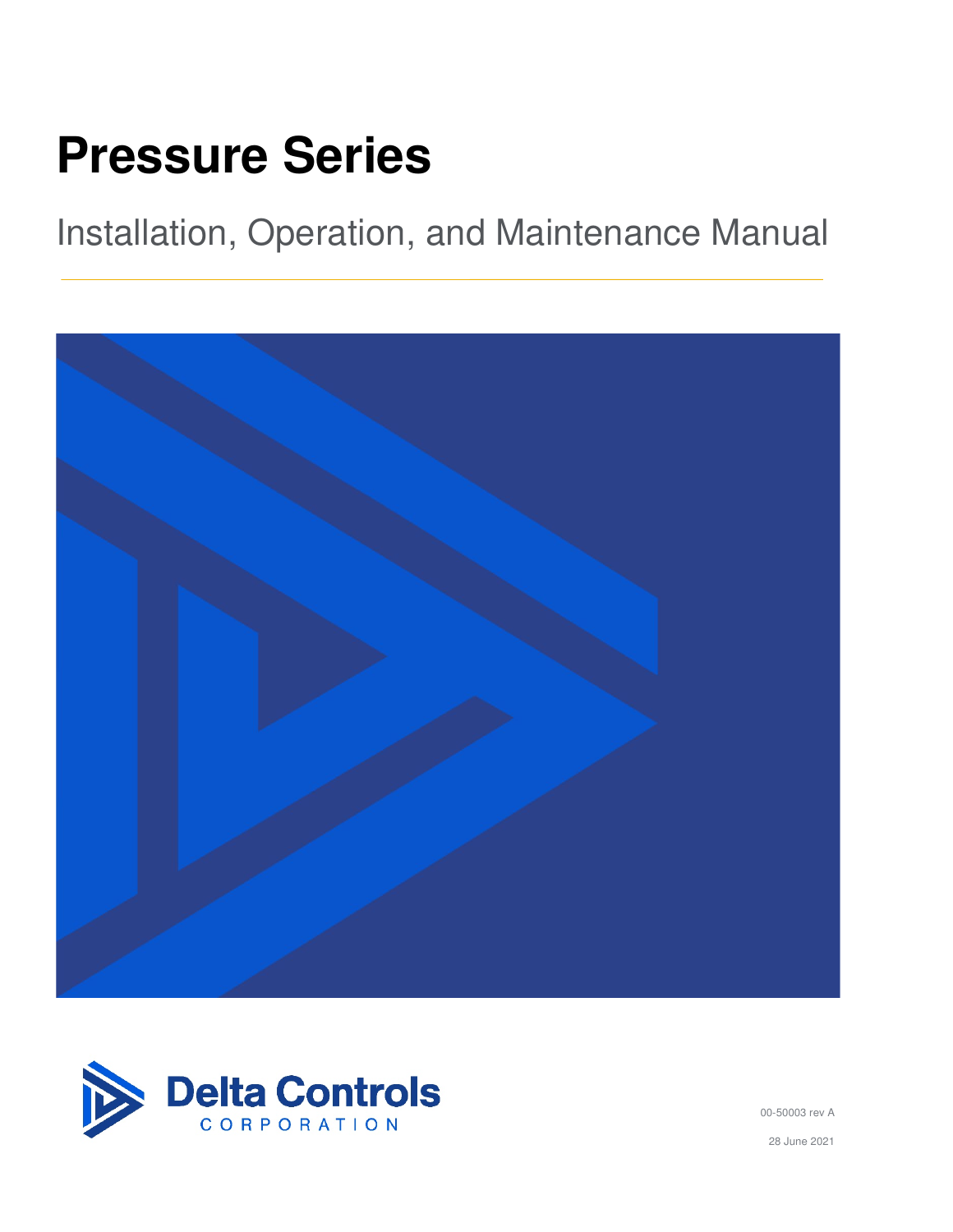# **Table of Contents**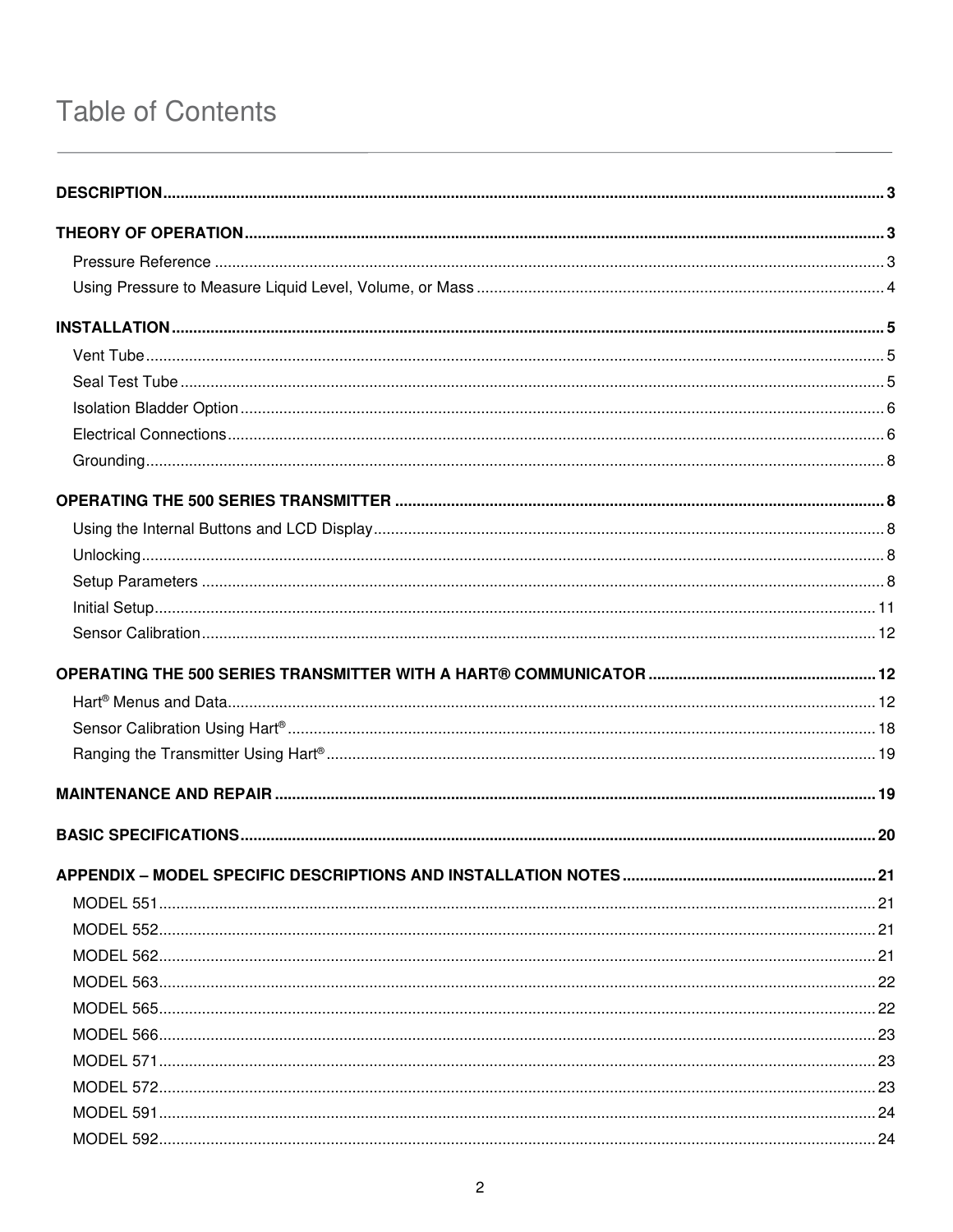# Delta Controls Corporation Series 500 Pressure/Level Transmitter

#### <span id="page-2-0"></span>**DESCRIPTION**

The Series 500 is a line of two-wire pressure transmitters designed to measure the pressure of liquids and gases. When connected to a pipeline, tank, vessel, duct, etc., the transmitter generates a 4–20 mA signal proportional to the pressure applied to its sensor. The two-wire operation allows both signal and power to be supplied on a single wire pair by varying the loop current with changes in applied pressure. Two-wire transmitters are insensitive to variations in supply voltage and loop resistance. They are also generally insensitive to electrical noise from motors, relays, switches, and industrial equipment.

#### <span id="page-2-1"></span>THEORY OF OPERATION

A silicon diaphragm is doped to produce a strain gauge bridge. The pressure to be sensed is applied to one side of this silicon diaphragm. This causes the diaphragm to flex a minute amount, which creates a resistive unbalance in the bridge. This change, which is linearly proportional to the amount of pressure applied, creates a millivolt signal that is sensed by an electronics network. The millivolt signal is scaled using stored calibration parameters to produce a process variable, which may represent pressure, level, or volume. The process variable is then scaled using stored upper and lower range values to create a process variable representation between 0 percent to 100 percent. The percent value is then scaled to a 4–20 mA loop current.





#### <span id="page-2-2"></span>Pressure Reference

Measured pressures can be referenced to almost any other pressure, including absolute zero (which is equivalent to a hard vacuum). Most pressure measurements are made in the presence of the earth's atmospheric pressure, and it is therefore convenient to use this pressure as a benchmark reference point. This pressure, which is due to the weight of the air pushing down on a given point, measures about 14.7 pounds per square inch (psi) at sea level and seldom varies more than 0.5 psi.

*Gauge Pressure:* These measurements are referenced to atmospheric pressure. The 4–20 mADC signal is proportional to the difference between the sensed pressure and atmospheric pressure.

*Absolute Pressure:* These ranges are referenced to absolute zero which is the equivalent of a hard vacuum. They are unaffected by variations in atmospheric pressure.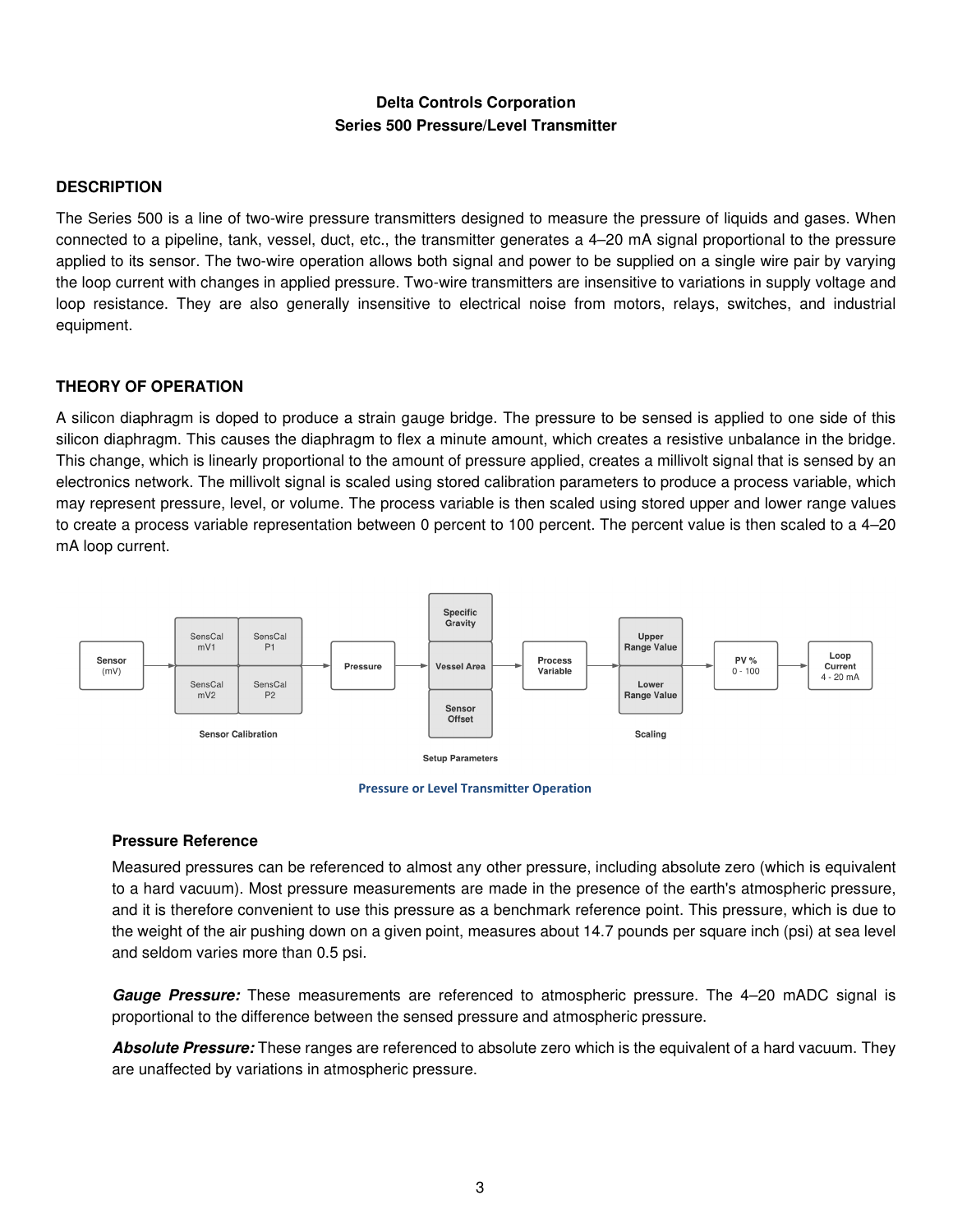#### <span id="page-3-0"></span>Using Pressure to Measure Liquid Level, Volume, or Mass

The difference in pressure between the surface of a liquid and a submerged point at the bottom of the vessel is directly proportional to the density of the liquid and the depth of the liquid. If the density of the liquid remains constant, the pressure at the bottom of a vessel provides an accurate indication of the level of liquid in the vessel. If the density of the liquid increases, and the level remains constant, then the pressure at the bottom of the vessel will increase proportionally to the increase in density.

The front of the sensor is exposed to the pressure at the bottom of the tank. The back of the sensor is exposed to atmospheric pressure. If the container is open, then the upper surface of the liquid is also exposed to atmospheric pressure. The net pressure sensed is only due to the height of liquid in the tank.

Some vented tanks have a vent trap to prevent release of vapors from the tank. These traps create a varying difference in pressure between the inside of the tank and the atmosphere. This difference is measured by the sensor and results in a measurement error.

If the specific gravity (SG) is known, the pressure can be converted to level where Kp is a unit conversion factor.

$$
Level = \frac{Pressure}{SG} \cdot Kp
$$

Additionally, for tanks with vertical walls, if the surface area of the liquid surface is known, the Volume and Mass can be calculated:

 $Volume = \frac{Pressure}{SG} \cdot Area \cdot Kv$  $Mass = Pressure-Area$ - $Km$ 

Where Kv and Km are unit conversion factors.



PLEASE NOTE: Series 500 transmitters feature an integrated second channel measuring the pressure sensor bridge resistance and can be used to determine sensor temperature. Only units supplied with the 'TI' option are factory calibrated to provide meaningful temperature data.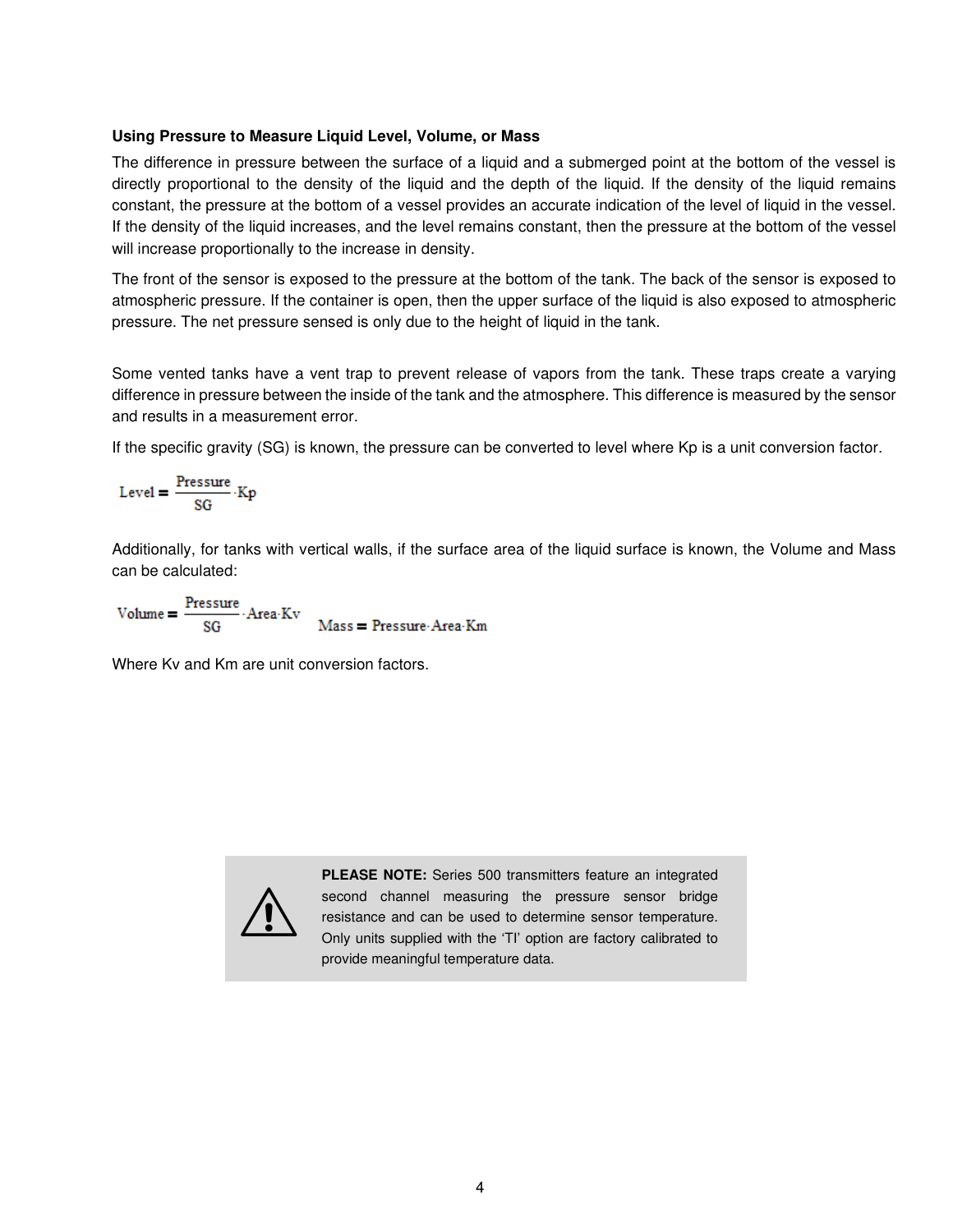#### <span id="page-4-0"></span>INSTALLATION

- The following instructions pertain to all Series 500 transmitters. Check the Appendix for any model-specific instructions for your transmitter.
- Provide a mounting and hook-up arrangement in accordance with good instrument practice.
- Do not poke your finger or other objects into the sensing end of the transducer. The sensing element is sensitive, and the force of a finger or other objects pushing against the face of the sensor can damage it.
- Do not drop or bang the transducer. The sensing element can be damaged by sudden high 'G' shocks.
- Do not install the transmitter in locations where it can exceed its proof pressure rating. Exceeding the proof pressure of the transmitter can cause permanent damage to the sensor.
- The sensor face should be positioned away from inlet pipes, drains, etc. A flow of liquid across or against the face of the transmitter can change the pressure that is sensed and result in transmitted signal errors.
- If sedimentation is expected in an application, then install the sensor face above the level of sedimentation. Note that the transmitter will not sense the liquid level changes occurring below the transmitter sensing face.
- Conduit seals are required within 18 inches of an explosion-proof housing to prevent explosion migration. Conduit seals are still recommended for nonhazardous installations to prevent condensed water from running down the conduit and submerging the electronics module.

#### <span id="page-4-1"></span>Vent Tube

The 500 series transmitters (ranges G1 to G8) have a vent tube built into the body of the unit. This tube connects atmospheric pressure to the back of the sensor, causing it to be the operational transmitter's reference. Be careful not to block this vent or allow it to become crimped. If the vent tube terminates inside a conduit, the conduit must not be sealed against changes in atmospheric pressure. If the housing is remoted and the process being measured is significantly colder than the ambient temperature, care should be taken that moisture does not condense in the vent tube. Such condensation can cause measurement errors. It is extremely difficult to remove the water from a vent tube once it has accumulated. It is best to provide some form of protection to prevent water condensation. Condensation protection consists of placing a desiccant bottle or an isolation bladder on the vent tube. These items are available from Delta Controls.

#### <span id="page-4-2"></span>Seal Test Tube

The Model 591 has a seal test tube built into the cable (smaller than the vent tube). This tube allows users to verify body seal integrity when performing calibration, tests, or field repairs. The seal test tube is typically plugged at the top and only opened during testing of seal integrity. Care should be taken not to block the seal test tube at the body end of the cable, as this will cause false results during the seal test procedure.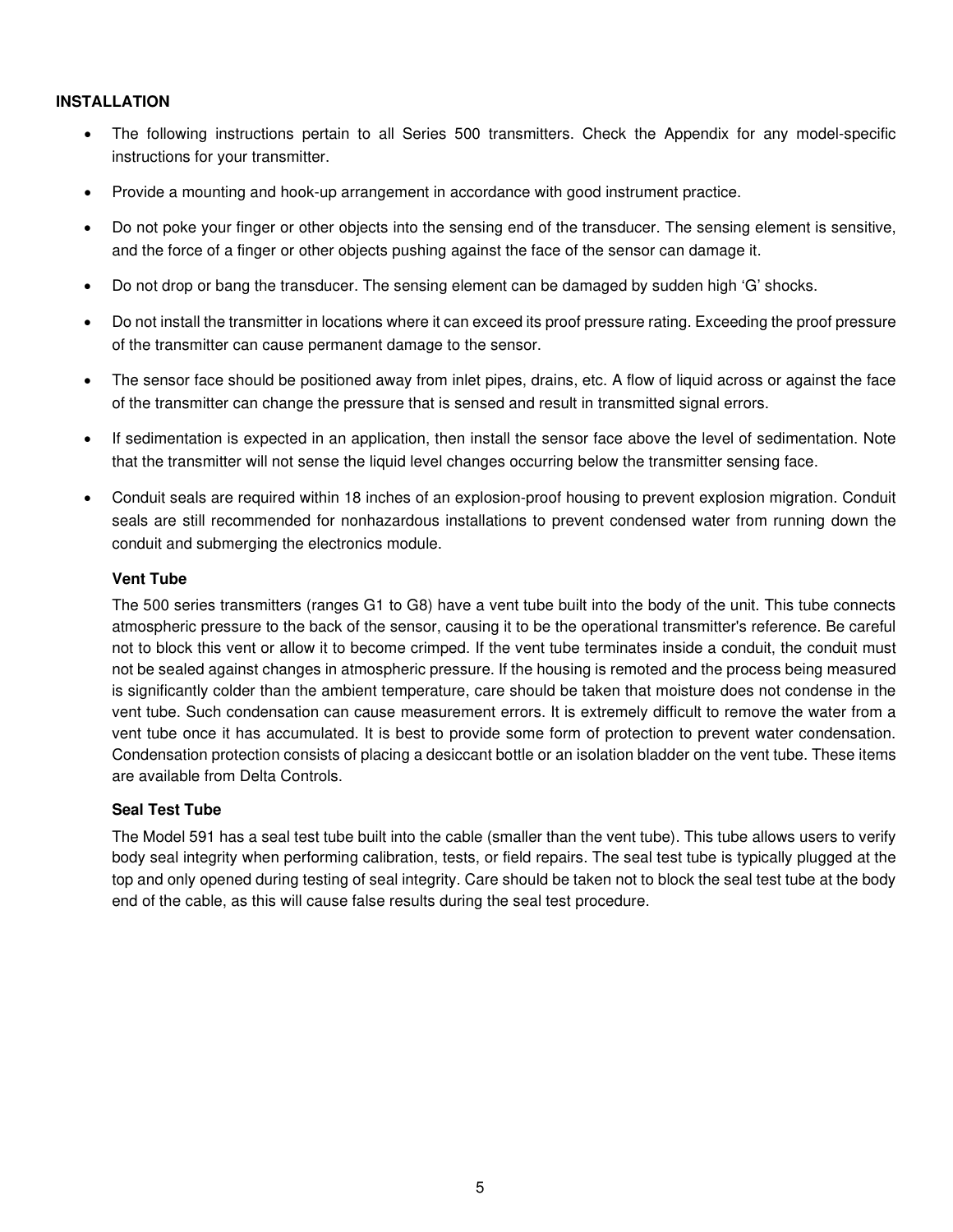#### <span id="page-5-0"></span>Isolation Bladder Option

An Isolation Bladder uses a thin rubber diaphragm to transmit changes in atmospheric pressure to the back of the pressure sensor element while sealing out moisture and dust. The diaphragm moves as required to keep the pressure in the vent reference the same as the atmospheric pressure, yet the rubber barrier stops water vapor. It has the advantage of requiring no periodic maintenance, as does a desiccant dryer.

The isolation bladder is used by connecting the vent tube of the pressure sensor to one port of the bladder. The other port is connected to a tube running to the outside of the enclosure.



**Optional Isolation Bladder Installed in Base of Electrical Housing**

PLEASE NOTE: The higher range pressure sensors do not feature a vent since the error-causing changes in the atmospheric pressure are insignificant compared with the lower pressure ranges.

#### <span id="page-5-1"></span>Electrical Connections

 $\triangle$ 

Electrical connections and wiring should be made in accordance with the National Electrical or other governing code. The transmitter is designed for two-wire, 4–20 mADC operation. A typical connection for models 552, 562, 563, 566, 572, and 592 is shown in the figure below.

Ensure that the proper polarity of the connections is observed. Because the model transmitter contains reverse polarity protection circuitry, reverse connections will not usually cause damage to the unit but will prevent proper operation.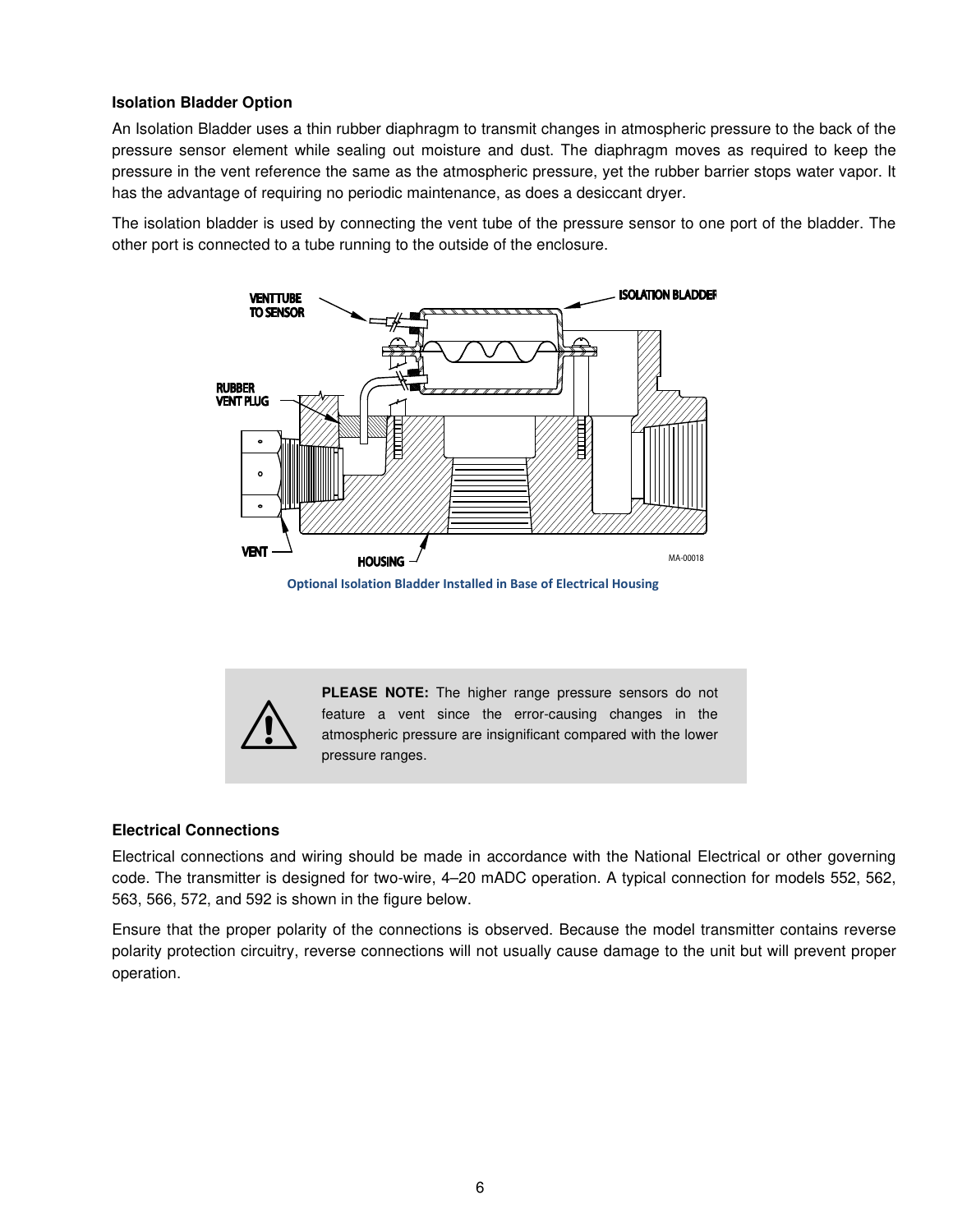

**WIRING DIAGRAM (Models 552, 562,563, 566, 572, 592)**



**WIRING DIAGRAM (Models 551, 565, 571, 591)**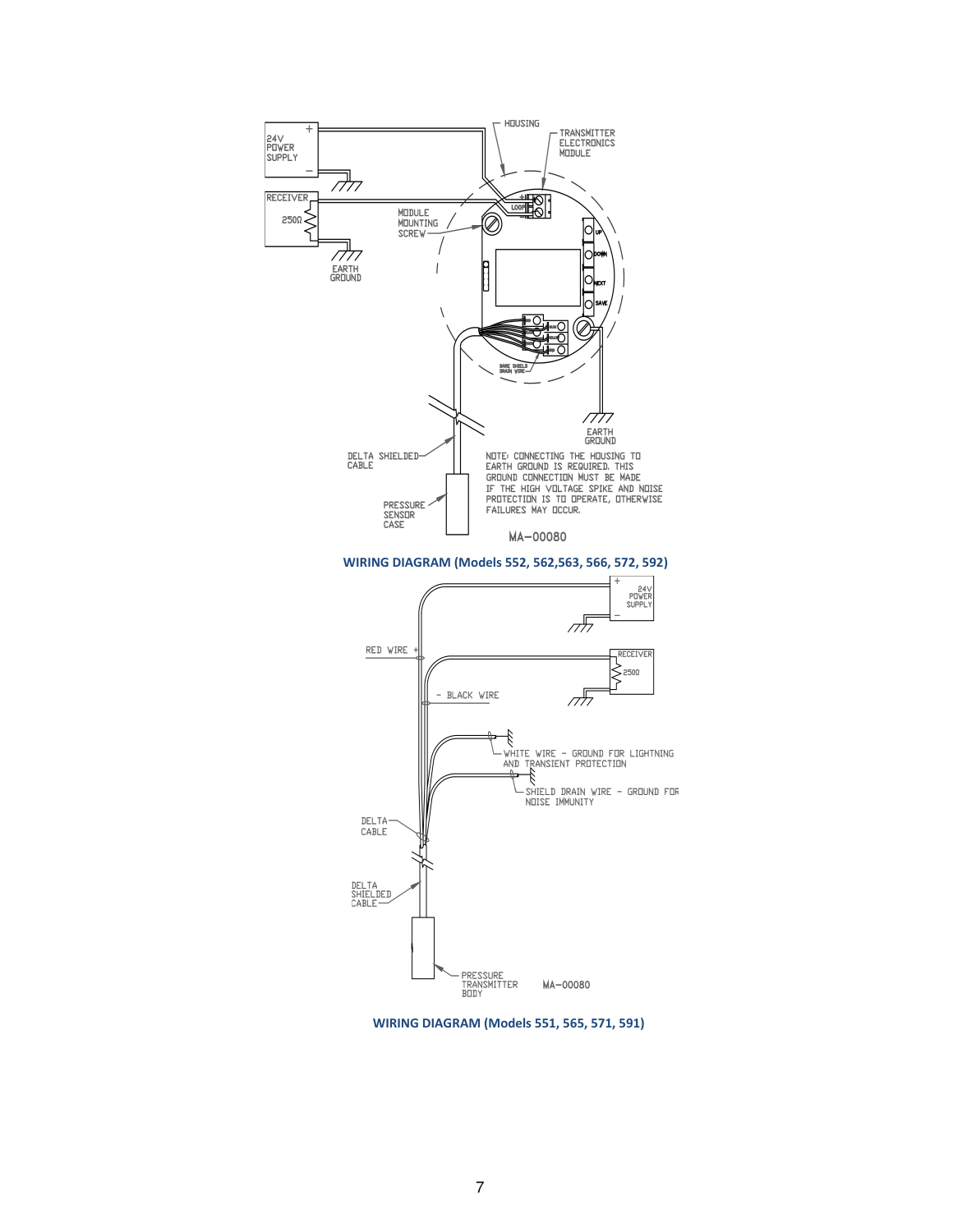#### <span id="page-7-0"></span>Grounding

For best results, the body/housing of the transmitter must be connected to a suitable earth ground. This usually is automatically accomplished by installing in a grounded tank, sump, or pipe. One point in the output current loop must also be grounded. This will reduce electrical noise that may create errors in the transmitter electronics. Note that the body of the transmitter is electrically isolated from the electronics. Grounding the instrument housing provides considerable protection against electrical noise, power surges, voltage spikes, and other power transients.

#### <span id="page-7-2"></span><span id="page-7-1"></span>OPERATING THE 500 SERIES TRANSMITTER

#### Using the Internal Buttons and LCD Display

(Models 552, 562, 563, 566, 572, 592)

The Series 500 module user interface consists of an LCD display and four setup pushbuttons. The temperature characteristics of the display are such that it should only be calibrated when the ambient temperature is between 30 °F to 125 °F (0 °C to 50 °C). Beyond this temperature range, the transmitter will operate properly, but the display may be difficult to read.

| <b>Pushbutton</b> | <b>Purpose</b>                                                                                                                                                  |
|-------------------|-----------------------------------------------------------------------------------------------------------------------------------------------------------------|
| <b>SAVE</b>       | Pressing the SAVE button saves all calibration values. The display will indicate<br>'SAVING' to verify that the values are being saved.                         |
| <b>UP</b>         | Pressing this button causes the value displayed to be decremented. Holding the<br>button down causes the value to continue downward at an ever-increasing rate. |
| <b>DOWN</b>       | Pressing this button causes the value displayed to be incremented. Holding the<br>button down causes the value to continue upward at an ever-increasing rate.   |
| <b>NEXT</b>       | Pressing this button shifts the display to the next setup parameter.                                                                                            |

#### <span id="page-7-3"></span>Unlocking

To prevent accidental changes to the setup of the device, the device must be unlocked before any changes are made. Attempts to change a parameter while the unit is locked will cause 'LOCKED' to show up on the display.

To unlock the unit, press and hold the NEXT button. While holding NEXT, press and release the DOWN button, then release the NEXT Button. The Lock will re-engage after one minute of button inactivity.

#### <span id="page-7-4"></span>Setup Parameters

Access a parameter by pressing the NEXT button until the desired parameter is displayed.

Modify a selected parameter by first unlocking the unit as described above, then pressing the UP or DOWN button until the desired value is displayed. Press SAVE to save changes.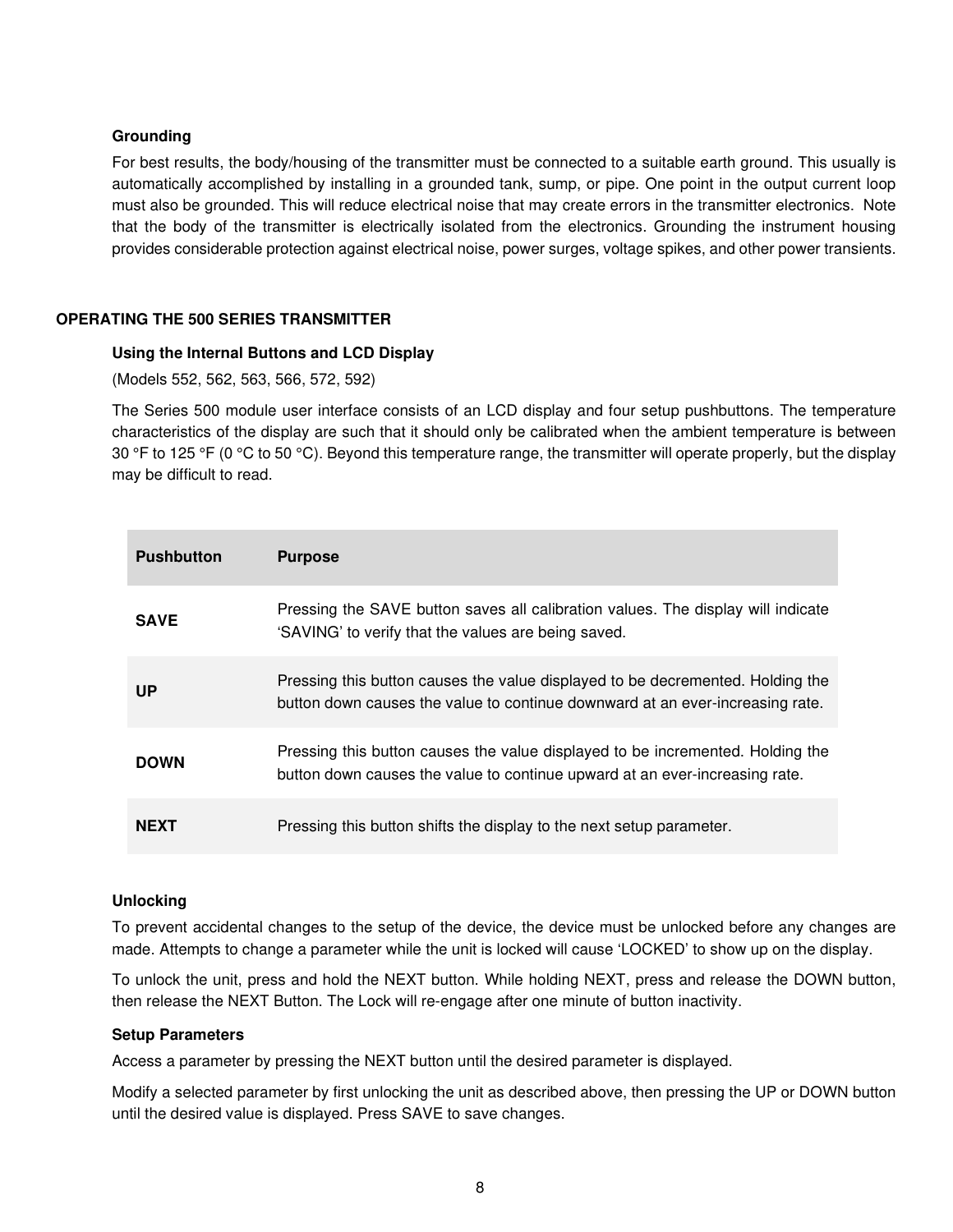| <b>Parameter</b>    | <b>Description</b>                                                                                                                                                                                   |
|---------------------|------------------------------------------------------------------------------------------------------------------------------------------------------------------------------------------------------|
| <b>PV</b>           | Process Variable - For general pressure applications, this is the pressure. For<br>level applications, this is the level, volume, or other units derived from pressure.                              |
| Loop mA             | The current in milliamperes being sent by the transmitter.                                                                                                                                           |
| Loop %              | The current being sent by the transmitter as a percentage, where 0% represents<br>4 mA and 100% represents 20 mA.                                                                                    |
| <b>Pressure</b>     | The measured pressure.                                                                                                                                                                               |
| $LRV$ 4 mA =        | Lower Range Value - The process variable value corresponding to 4 mA.                                                                                                                                |
| URV 20 $mA =$       | Upper Range Value - The process variable corresponding to 20 mA.                                                                                                                                     |
| <b>Press Units</b>  | Units of measure for pressure. Select from:<br>psi - pounds per square inch<br>$bar - bar$<br>$mbar$ – millibar<br>$kg/cm2 - kilograms per square centimeter$<br>$Pa$ – pascals<br>kPa - kilopascals |
| <b>Length Units</b> | Units of measure for level and length. Choose from:<br>$ft - feet$<br>$in - inches$<br>$m$ – meters<br>$cm$ – centimeters<br>$mm - millimeters$                                                      |
| <b>Vol Units</b>    | Units of measure for volume. Choose from:<br>$gal-gallons$<br>$I$ – liters<br>$m3$ – cubic meters<br>$yd^3$ – cubic yards<br>$ft3$ – cubic feet<br>$in^3$ – cubic inches                             |
| <b>Mass Units</b>   | Units of measure for mass. Select from:<br>kg – kilograms<br>$lb - pounds$                                                                                                                           |
| <b>PV Units</b>     | Units of measure for the Process Variable. Select from any of the Pressure,<br>Length, Volume, or Mass units above.                                                                                  |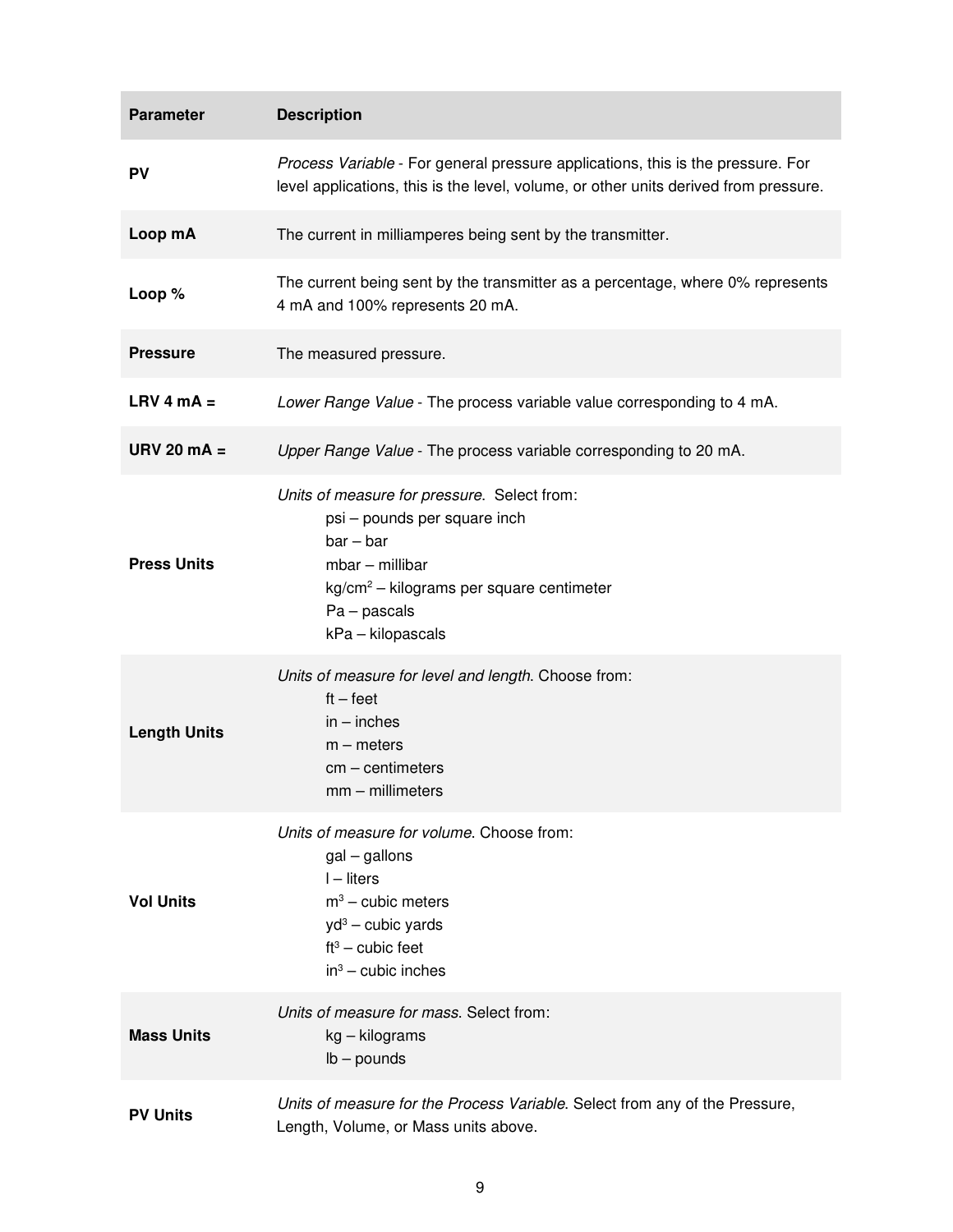

| <b>PLEASE NOTE:</b> The following parameters can be accessed by pressing and<br>holding the NEXT button while pressing and releasing the UP button, then<br>releasing the NEXT button.            |
|---------------------------------------------------------------------------------------------------------------------------------------------------------------------------------------------------|
| Software revision number                                                                                                                                                                          |
| Programs the loop current behavior when internal diagnostics find a fault.<br>$0 =$ drive high (above 22 mA),<br>$1 =$ drive low (below 3.5 mA),<br>$2 =$ hold last value,<br>$3 =$ ignore fault. |
| This is the HART® address used to respond to HART® command 0.                                                                                                                                     |
| Programs the loop current behavior under normal operation.<br>$0 =$ Loop current follows process variable,<br>$1 =$ Loop current fixed at 4 mA (used for multidrop HART $\circledR$ ),            |
|                                                                                                                                                                                                   |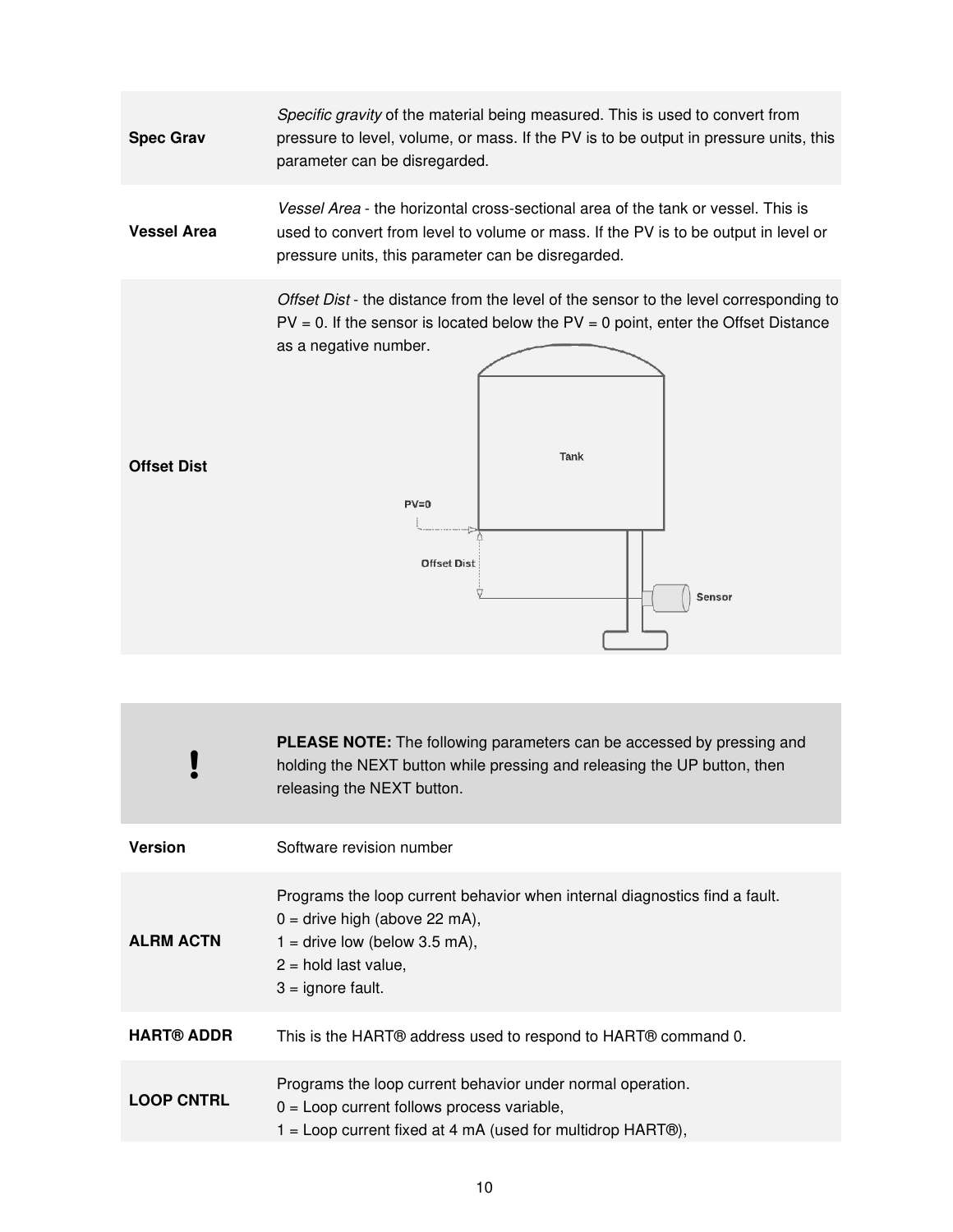|                        | 2 = loop fixed; current can be manually set by adjusting the Loop mA parameter.<br>Note that LOOP CNTRL = $2$ is used for testing only and reverts back to 0 on<br>device reset or cycling power.                                                                                                                                               |
|------------------------|-------------------------------------------------------------------------------------------------------------------------------------------------------------------------------------------------------------------------------------------------------------------------------------------------------------------------------------------------|
| <b>DAMPING</b>         | The measurement time constant in seconds. Higher numbers provide more<br>smoothing.                                                                                                                                                                                                                                                             |
| 4 mA TRIM              | The value used to trim the 4 mA value.                                                                                                                                                                                                                                                                                                          |
| 20 mA TRIM             | The value used to trim the 20 mA value                                                                                                                                                                                                                                                                                                          |
| <b>SensCal P1</b>      | Sensor Calibration point #1 - Enter a known value of pressure or level, typically<br>zero or near the bottom of the measurement range, to calibrate the pressure<br>sensor.                                                                                                                                                                     |
| SensCal P <sub>2</sub> | Sensor Calibration point #2 - Enter a known value of pressure or level, typically at<br>or near full scale, to calibrate the pressure sensor.                                                                                                                                                                                                   |
| <b>Bridge kOhm</b>     | Used for troubleshooting, this value indicates the resistance of the pressure<br>sensor bridge as measured from the Black wire to the White/Yellow shorted pair.<br>The value should normally be between 2.2 k $\Omega$ and 3.5 k $\Omega$ . Numbers outside this<br>range could indicate an open or shorted wire or a damaged pressure sensor. |
| <b>MEM CMD</b>         | For factory use.                                                                                                                                                                                                                                                                                                                                |

# <span id="page-10-0"></span>Initial Setup

To set up the instrument, use the following steps to enter or verify the parameters necessary for proper operation.

- 1. Select the desired units of measure for Pressure
- 2. Select the desired units of measure for Length. If the Process Variable (PV) is to be in pressure units, this selection can be disregarded.
- 3. Select the desired units of measure for Volume. If the PV is to be in pressure or length (level) units, this selection can be disregarded.
- 4. Select the desired units of measure for Mass. If the PV is to be in pressure, length, or volume units, this selection can be disregarded.
- 5. Select the units of measure for the Process Variable. This can be units of pressure, level (Length units), volume, or mass.
- 6. Enter the specific gravity of the measured which is typically 1.0 for water.
- 7. Enter the Tank Area. This is the area of the liquid surface in the tank. For example, a 36-inch diameter vertical cylindrical tank would have an area of:

Area=  $π r<sup>2</sup>$  Area=  $π 182 = 1017.9$  in<sup>2</sup>

- 8. The units of measure are those chosen for length. For example, if 'feet' is selected as the length unit, enter the area in square feet. If the PV is to be output in level or pressure units, this parameter can be disregarded.
- 9. Enter the Offset Distance.
- 1. Enter the Lower Range Value. This is the PV value corresponding to 4 mA or 0%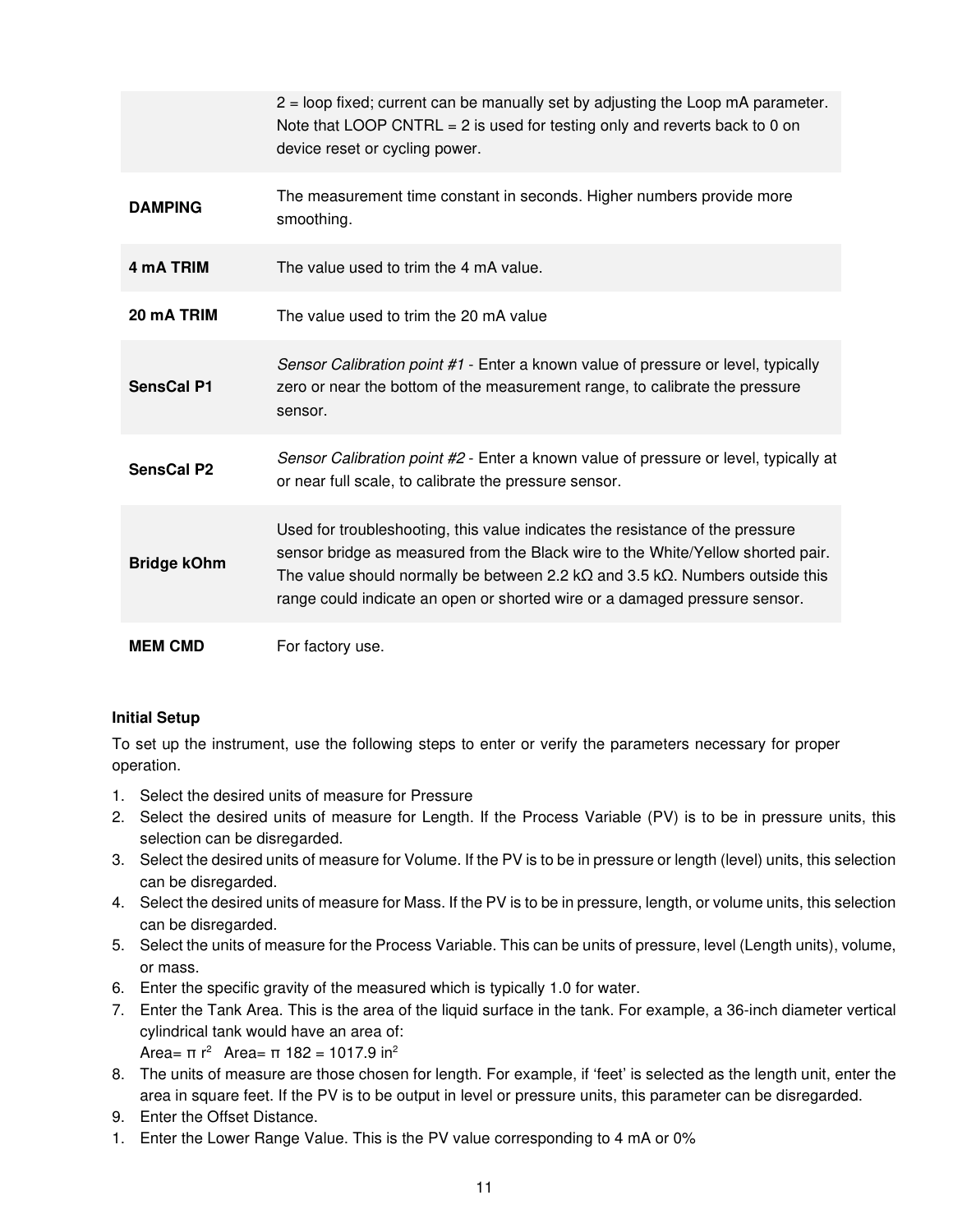- 10. Enter the Upper Range Value. This is the PV value corresponding to 2 mA or 100%
- 11. Press SAVE to ensure all selections are saved.

#### <span id="page-11-0"></span>Sensor Calibration

- 2. Press and hold NEXT. While holding NEXT, press and release UP, then release NEXT. The unit should show the current software version.
- 3. Press and release NEXT until the display shows 'SensCal P1'.
- 4. Apply a known pressure near zero-scale, typically zero, to the sensor.
- 5. Press the UP or DOWN buttons until the display shows the known pressure.
- 6. Press SAVE. The unit will read the current pressure value and assign the calibration value to that pressure.
- 7. Press the NEXT Button. The unit should show 'SensCal P2'.
- 8. Apply a known pressure near full-scale to the sensor. For best results, this second calibration level should be as far separated from the first calibration point as possible.
- 9. Press the UP or DOWN buttons until the display shows the known pressure.
- 10. Press SAVE. The unit will read the current pressure value and assign the calibration value to that pressure.
- 11. Sensor calibration is complete.

#### <span id="page-11-1"></span>OPERATING THE 500 SERIES TRANSMITTER WITH A HART® COMMUNICATOR

Complete control of all transmitter operating parameters are accessible through the use of a HART® communicator. HART® Device Definition files are available on the Delta Controls website, www.deltacnt.com. See document 00-50035 for complete field device specifications.

#### <span id="page-11-2"></span>Hart® Menus and Data

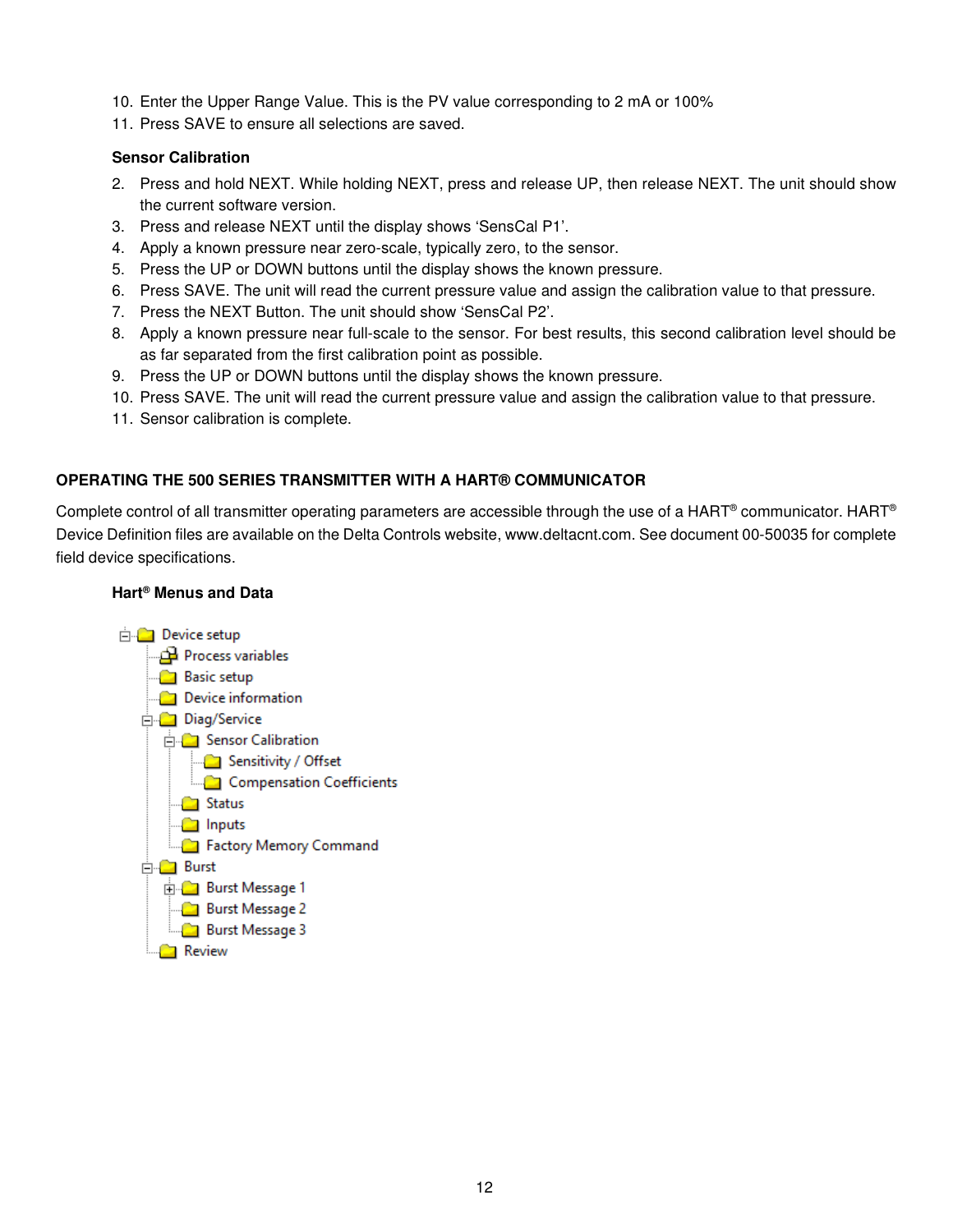#### Device Setup Menu

**College** 

| <b>Process Variables Menu</b>                                                                        |                                                                                                                                                                         |
|------------------------------------------------------------------------------------------------------|-------------------------------------------------------------------------------------------------------------------------------------------------------------------------|
| Value                                                                                                | <b>Description</b>                                                                                                                                                      |
| <b>PV</b>                                                                                            | The process variable being transmitted.                                                                                                                                 |
| PV loop current                                                                                      | The current in mA being transmitted.                                                                                                                                    |
| PV %rnge                                                                                             | The process variable being transmitted as a number between<br>0% to 100%.                                                                                               |
| <b>PV URV</b>                                                                                        | Process Variable Upper Range Value - the PV value corresponding to 20<br>mA. Shown on this menu for indication only - use the Basic Setup menu<br>to change this value. |
| <b>PV LRV</b>                                                                                        | Process Variable Lower Range Value - the PV value corresponding to 4<br>mA. Shown on this menu for indication only - use the Basic Setup menu<br>to change this value.  |
| <b>PV PDQ</b>                                                                                        | Data quality of the measured value.                                                                                                                                     |
| <b>Pressure</b>                                                                                      | The measured pressure.                                                                                                                                                  |
| <b>Sensor Error</b>                                                                                  | Displayed when a damaged sensor or sensor wiring problem is detected.                                                                                                   |
| <b>Maintenance Required</b>                                                                          | Internal diagnostics have detected a problem in the transmitter.                                                                                                        |
| <b>Device Variable Alert</b>                                                                         | Internal diagnostics have detected a problem that could render the<br>measurement invalid.                                                                              |
| Process applied to the<br>primary variable is outside<br>the operating limits of the<br>field device | This alert is typically set during an overpressure or underpressure event.                                                                                              |
| <b>PV Analog Channel</b><br><b>Saturated</b>                                                         | The calculated output current is greater than 21 mA or less than 3.9 mA.                                                                                                |
| <b>PV Analog Channel Fixed</b>                                                                       | The 4 mA - 20 mA channel is held constant and is not responding to<br>changes in measurement.                                                                           |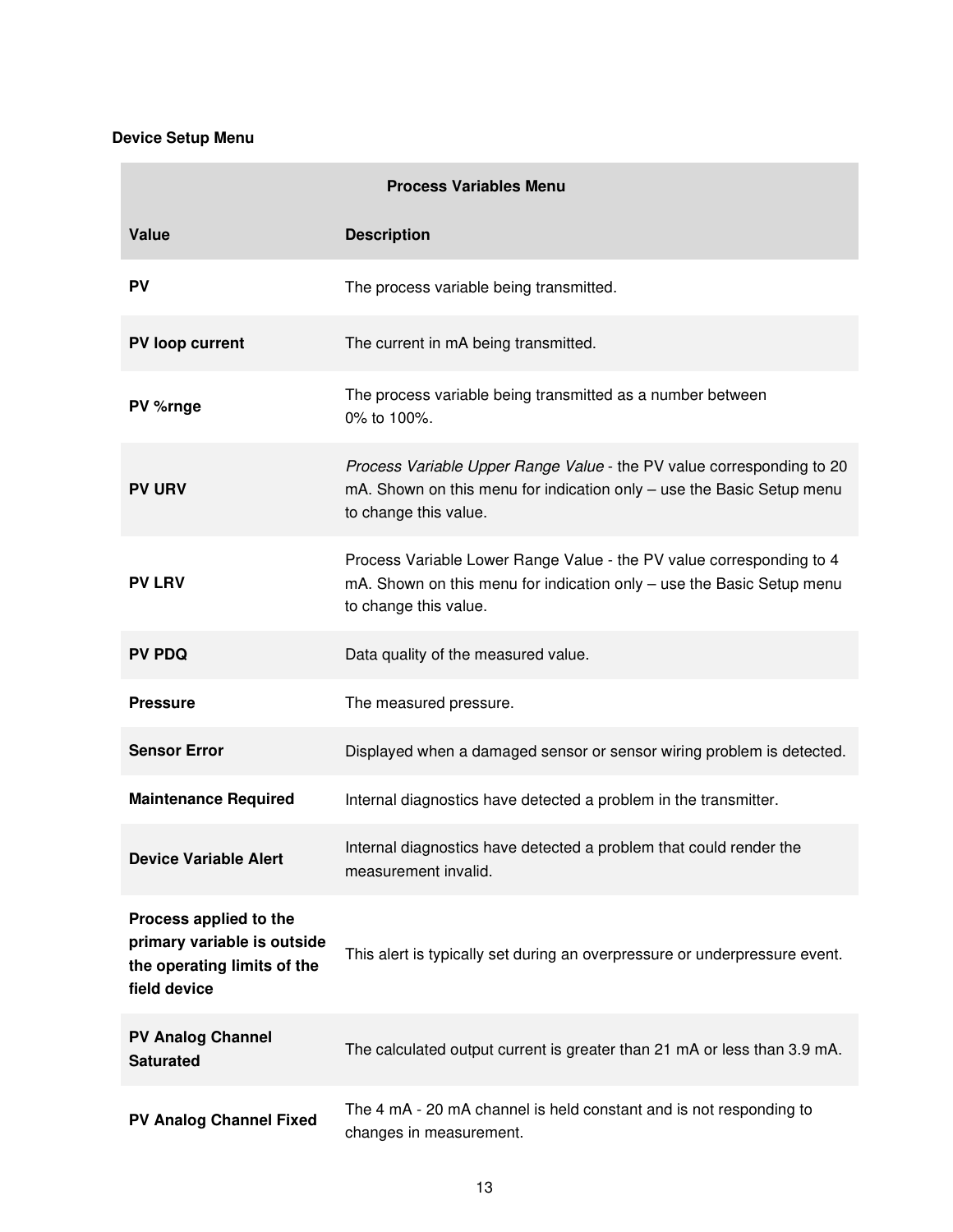| <b>Field Device has more</b><br>status available                                                             | HART <sup>®</sup> 'more status available' bit is set.        |
|--------------------------------------------------------------------------------------------------------------|--------------------------------------------------------------|
| A reset or self-test of the<br>field device has occurred,<br>or power has been<br>removed and<br>re-applied. | Alert triggered by reset, self-test, or power loss.          |
| <b>Field Device has</b><br>malfunctioned due to a<br>hardware error or failure                               | Alert triggered by detected hardware malfunction or failure. |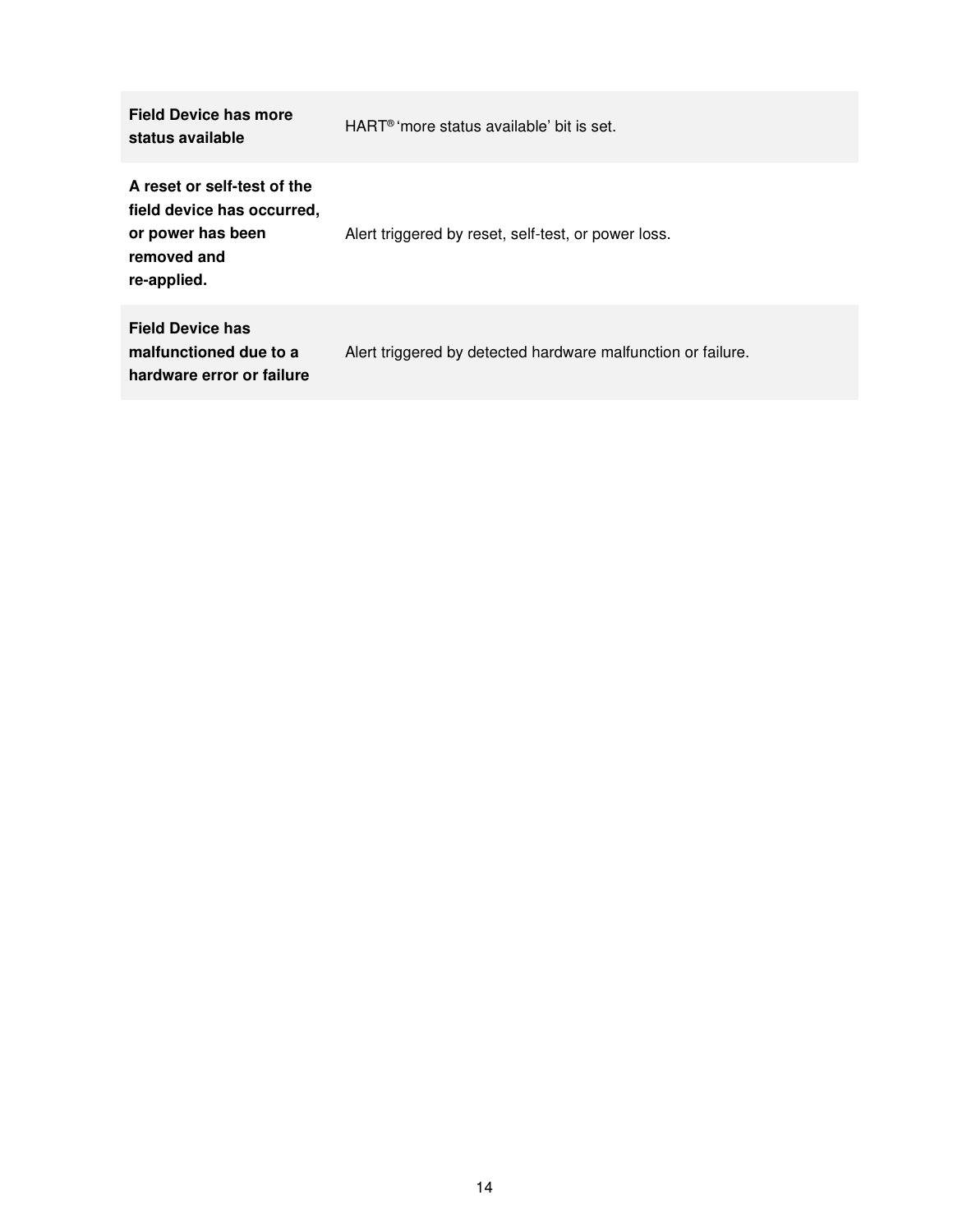|                               | <b>Basic Setup Menu</b>                                                                                                                                                                                                                                                                                                                                                     |
|-------------------------------|-----------------------------------------------------------------------------------------------------------------------------------------------------------------------------------------------------------------------------------------------------------------------------------------------------------------------------------------------------------------------------|
| Value                         | <b>Description</b>                                                                                                                                                                                                                                                                                                                                                          |
| <b>Process Variable Units</b> | Units of measure for the process variable. Select any Pressure, Length<br>(Level), Mass, or Volume units below.                                                                                                                                                                                                                                                             |
| <b>Pressure Units</b>         | Units of measure for pressure. Select psi, bar, mbar, kg/cm <sup>2</sup> , Pa, or kPa.                                                                                                                                                                                                                                                                                      |
| <b>Length Units</b>           | Units of measure for length or level. Select ft, m, in, cm, mm.                                                                                                                                                                                                                                                                                                             |
| <b>Mass Units</b>             | Units of measure for mass. Select kg or lb.                                                                                                                                                                                                                                                                                                                                 |
| <b>Volume Units</b>           | Units of measure for volume. Select gal, I, cu m, cu yard, cu ft, cu in.                                                                                                                                                                                                                                                                                                    |
| <b>Specific Gravity</b>       | Specific gravity of the liquid being measured. The specific gravity is the<br>ratio of the density of the liquid to density of water. This value is<br>necessary to convert pressure to level or volume, or mass. If the Process<br>Variable is in units of pressure, this value can be disregarded.                                                                        |
| <b>PV URV</b>                 | Process Variable Upper Range Value - this is the value corresponding to<br>20 mA.                                                                                                                                                                                                                                                                                           |
| <b>PV LRV</b>                 | Process Variable Lower Range Value - this is the value corresponding to<br>4 mA.                                                                                                                                                                                                                                                                                            |
| <b>PV Damp</b>                | Measurement damping time constant in seconds.                                                                                                                                                                                                                                                                                                                               |
| <b>Loop Current Mode</b>      | When enabled, the loop current responds to changes in pressure<br>measurement. When disabled, the loop current is fixed at 4 mA. Set this<br>to 'Disabled' for multidrop applications.                                                                                                                                                                                      |
| <b>PV Alarm Type</b>          | Programs the transmitter behavior when an internal failure is detected<br>such as a disconnected sensor wire or a damaged sensor.<br>> – disregard the error and attempt to output the process variable.<br>$>$ Hi – drive the 4–20 mA output to 22 mA.<br>$>$ Lo – drive the 4–20 mA output to 3.8 mA.<br>> Hold - hold the 4-20 mA output at the last known good reading. |
| <b>Cross Sectional Area</b>   | Surface area of the liquid surface in the vessel. Units of measure are<br>length units squared. This value is necessary to convert pressure to<br>volume or mass. If the Process Variable is in pressure or level units, this<br>value can be disregarded.                                                                                                                  |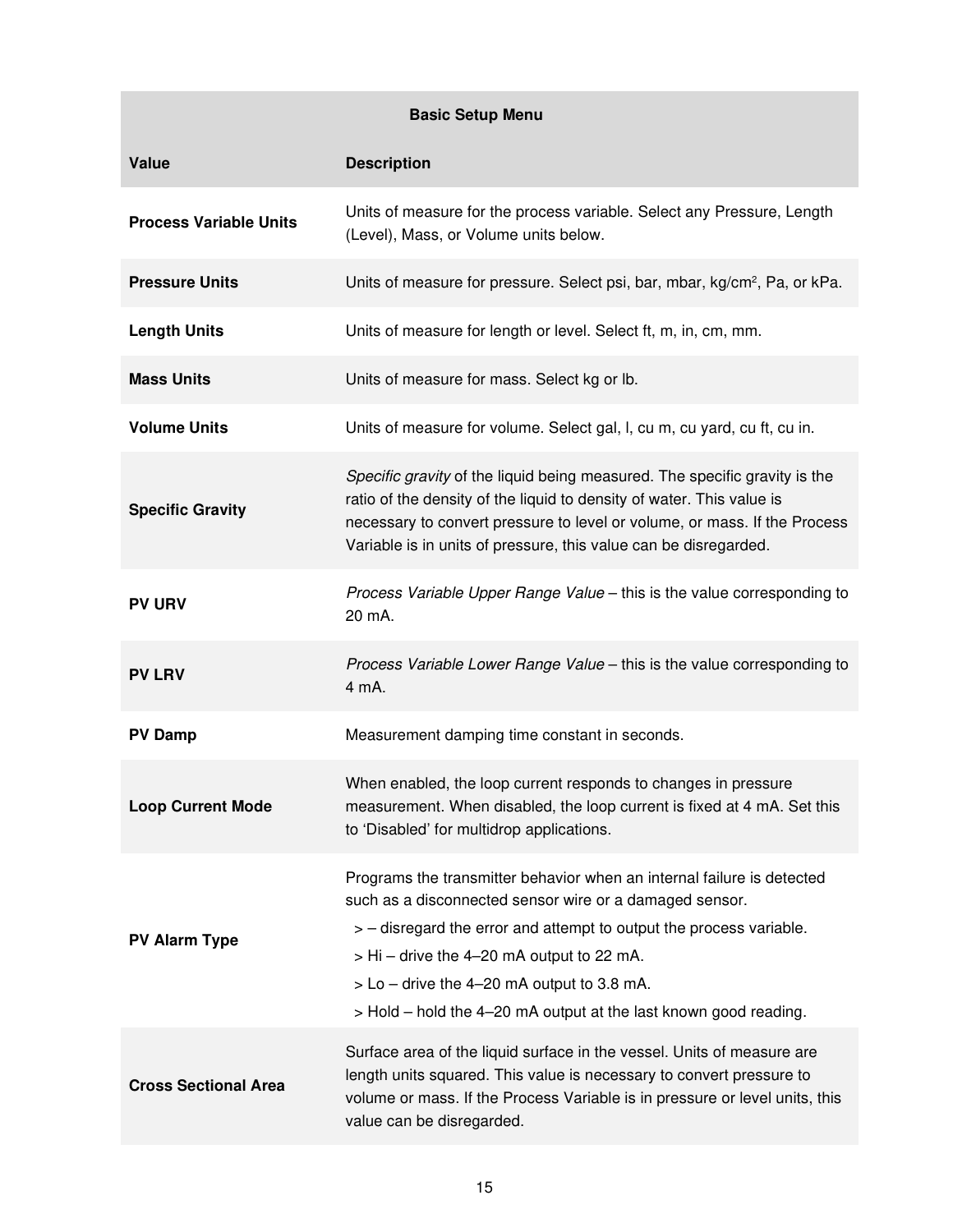**Offset** *Offset* - the distance from the level of the sensor to the level corresponding to  $PV = 0$ . If the sensor is located below the  $PV = 0$  point, enter the Offset Distance as a negative number.

| <b>Device Information</b>                        |                                                                                                                                                                             |
|--------------------------------------------------|-----------------------------------------------------------------------------------------------------------------------------------------------------------------------------|
| Value                                            | <b>Description</b>                                                                                                                                                          |
| <b>Manufacturer</b>                              | Delta Controls Corporation                                                                                                                                                  |
| <b>Model</b>                                     | 5xx                                                                                                                                                                         |
| <b>Universal Rev</b>                             | HART <sup>®</sup> Revision                                                                                                                                                  |
| <b>Fld Dev Rev</b>                               | <b>Field Device Revision</b>                                                                                                                                                |
| <b>Software Rev</b>                              | Version of software running on the transmitter                                                                                                                              |
| <b>Hardware Rev</b>                              | Hardware revision of the transmitter                                                                                                                                        |
| Dev ID                                           | Unique transmitter identifier                                                                                                                                               |
| Maximum number of<br>device variables            | $\#$                                                                                                                                                                        |
| <b>Number of required</b><br>preamble characters | $\#$                                                                                                                                                                        |
| <b>Number of response</b><br>preamble characters | $\#$                                                                                                                                                                        |
| Cfg chg count                                    | Number of configuration changes that have occurred                                                                                                                          |
| <b>Poll Addr</b>                                 | HART <sup>®</sup> polling address                                                                                                                                           |
| Tag                                              | User identifying information                                                                                                                                                |
| <b>Long Tag</b>                                  | User identifying information                                                                                                                                                |
| <b>Date</b>                                      | User date field - enter with any date desired such as last calibration date<br>or date of installation. This date is for storage only and does not change<br>until updated. |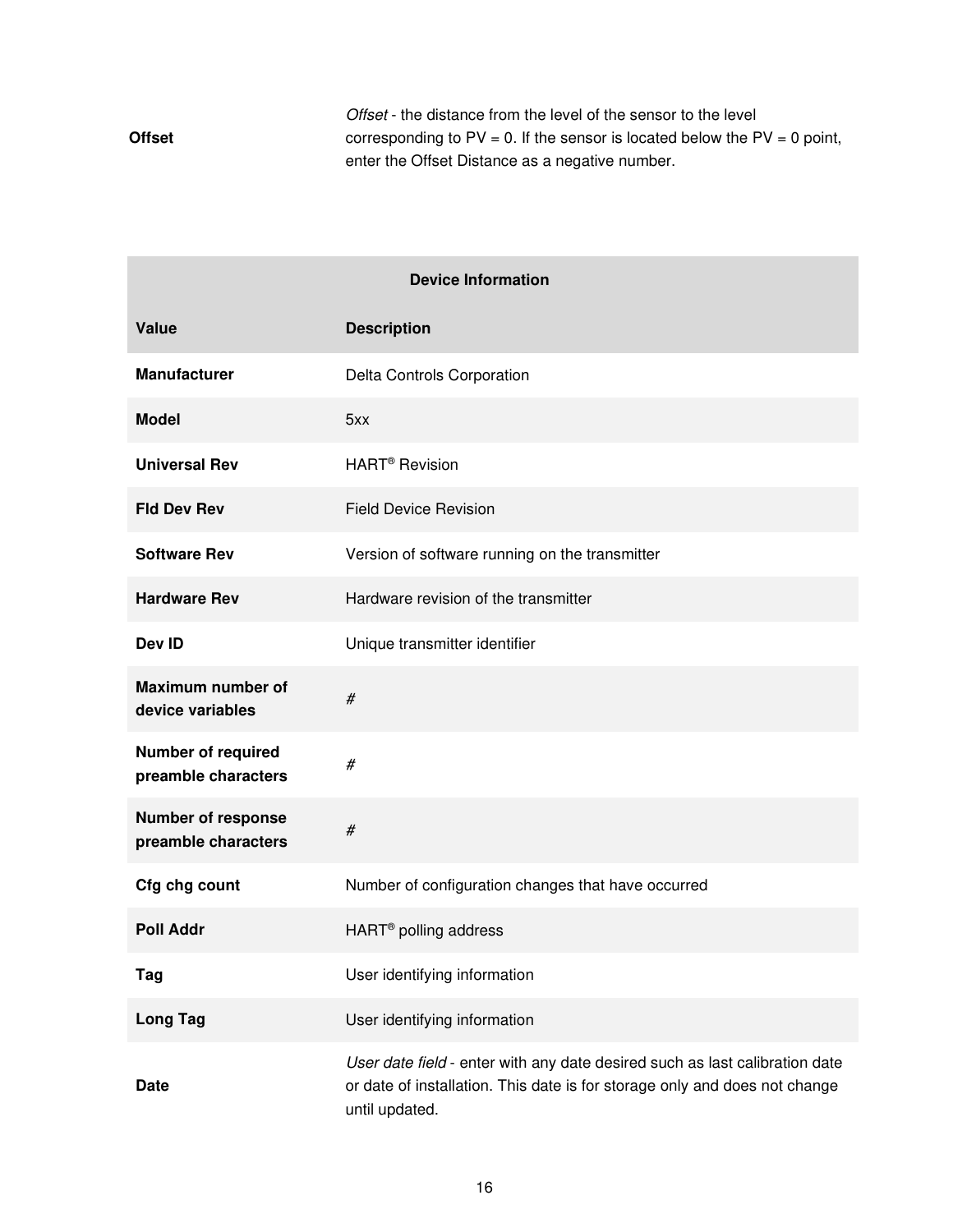| <b>Descriptor</b>      | User Identifying information                                                                                                                                                                                   |
|------------------------|----------------------------------------------------------------------------------------------------------------------------------------------------------------------------------------------------------------|
| Message                | User information                                                                                                                                                                                               |
| Final assembly num     | User information                                                                                                                                                                                               |
| <b>Mains Frequency</b> | Select either 50 Hz or 60 Hz, depending on the mains frequency in your<br>country. This is used to optimize the measurement system to reject any<br>electromagnetic interference from nearby AC power sources. |

| Diag/Service Menu          |                                                                                                                                                                                                                                                                                                                                                                                                                                                                                                |  |
|----------------------------|------------------------------------------------------------------------------------------------------------------------------------------------------------------------------------------------------------------------------------------------------------------------------------------------------------------------------------------------------------------------------------------------------------------------------------------------------------------------------------------------|--|
| Value                      | <b>Description</b>                                                                                                                                                                                                                                                                                                                                                                                                                                                                             |  |
| <b>Sensor Calibration</b>  | Menu that provides three ways to calibrate the sensor. The most<br>common method is a 2-point calibration using Sensor Cal Pt1 and Pt2.                                                                                                                                                                                                                                                                                                                                                        |  |
| Sensor Cal Pt1             | Calibrate the sensor by applying a known low pressure (typically zero)<br>and enter that pressure.                                                                                                                                                                                                                                                                                                                                                                                             |  |
| Sensor Cal Pt <sub>2</sub> | Calibrate the sensor by applying a known pressure near the full-scale<br>rating of the sensor and enter that pressure.                                                                                                                                                                                                                                                                                                                                                                         |  |
| Sensitivity/Offset         | These would typically be used when replacing a sensor in the field and<br>where a 2-point calibration is not possible. The sensitivity and offset<br>values would be provided with the replacement sensor. These values<br>provide a rough calibration for the sensor. Note that the numbers<br>provided would yield a calibration in pressure units of bar. If desiring<br>other units of measure, the sensitivity number would need to be<br>multiplied by an appropriate conversion factor. |  |
| <b>Status</b>              | Displays the status values previously described on the process variables<br>menu.                                                                                                                                                                                                                                                                                                                                                                                                              |  |
| <b>Device Reset</b>        | Use to restart the transmitter as if power were removed and reapplied.                                                                                                                                                                                                                                                                                                                                                                                                                         |  |
| <b>Squawk</b>              | Use to verify which transmitter in a multidrop installation is being<br>addressed. Causes a rectangle to briefly appear around the LCD display<br>of the unit being squawked. Only applicable to transmitters with an<br>integral LCD display.                                                                                                                                                                                                                                                 |  |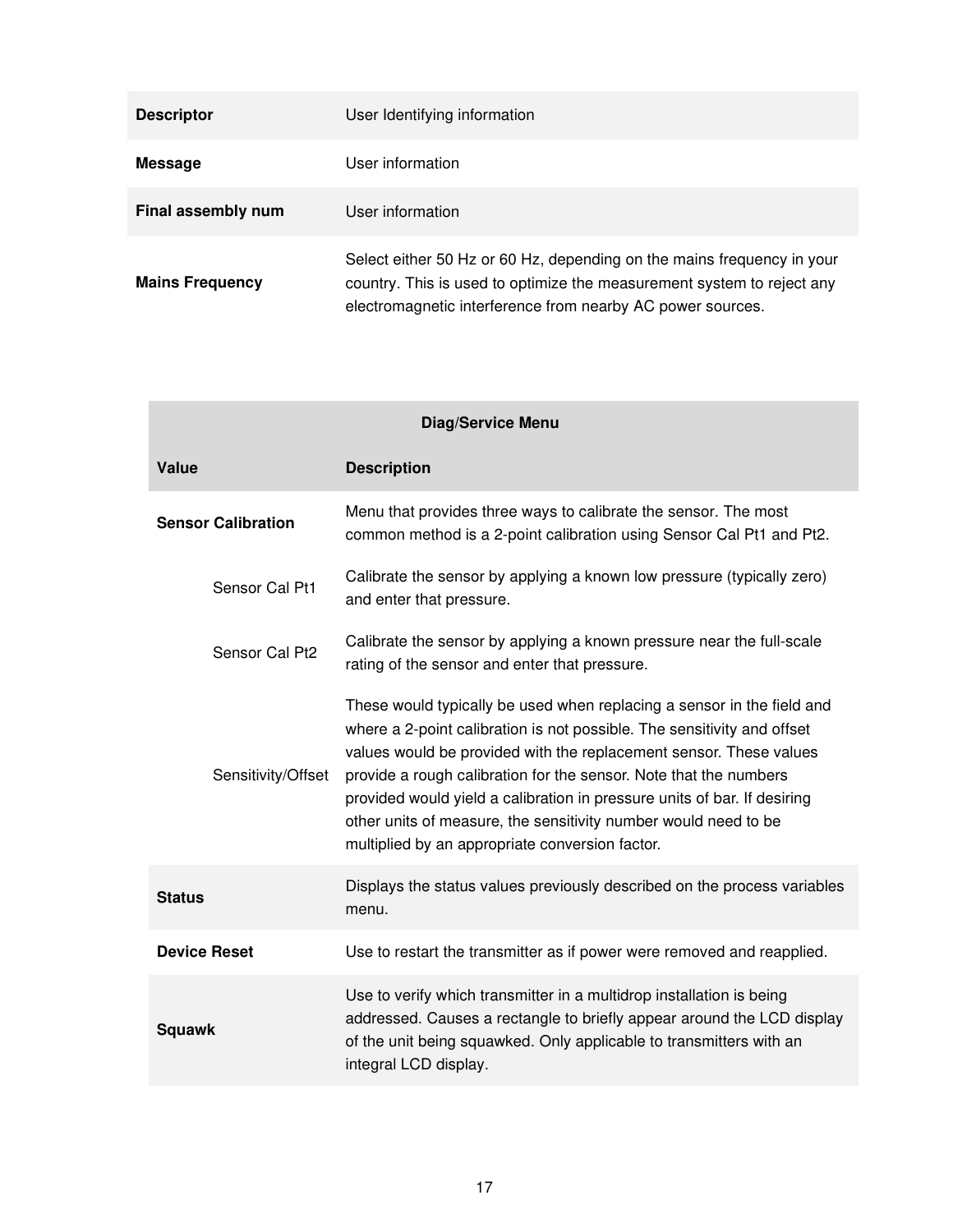| <b>Loop Test</b>                 |                                             | Loop test is used to force the $4 \text{ mA} - 20 \text{ mA}$ output to a fixed desired<br>current. The current will return to normal operation following a power<br>failure or device reset. |
|----------------------------------|---------------------------------------------|-----------------------------------------------------------------------------------------------------------------------------------------------------------------------------------------------|
| <b>D/A Trim</b>                  |                                             | Use to calibrate the 4 mA - 20 mA output if a measurement discrepancy<br>is found between the reported current output and the measured current<br>output.                                     |
| <b>Inputs</b>                    |                                             | Menu used for troubleshooting transmitter malfunctions. The menu<br>reports the raw inputs from the sensor.                                                                                   |
| <b>Factory Memory</b><br>Command |                                             | Calibration and setup parameters can be saved in a special memory<br>area of the transmitter if they need to be recalled to restore the<br>transmitter to a known condition.                  |
|                                  | <b>Restore Factory</b><br>Values            | Restore the transmitter to the configuration that was saved.                                                                                                                                  |
|                                  | <b>Save Factory</b><br>Values               | Save the current configuration for later recall.                                                                                                                                              |
|                                  | 1 <sup>st</sup> Power on<br><b>Defaults</b> | Erase the current configuration and the saved configuration and restore<br>the transmitter to pre-configuration factory defaults.                                                             |
| <b>Burst</b>                     |                                             | The transmitter supports 3 standard HART <sup>®</sup> Burst messages.                                                                                                                         |
| <b>Review</b>                    |                                             | Displays a summary of device information.                                                                                                                                                     |

# <span id="page-17-0"></span>Sensor Calibration Using Hart®

In calibrating the sensor, enter the numbers in whatever units of measure you desire, i.e., bars, kpa, psi, inches of water, etc. The transmitter does not perform any unit conversion and reports the units of measure as 'undefined' in the HART® messages.

- 1. Navigate to Basic setup -> Diag/Service -> Sensor Calibration -> Sensor Cal Pt 1.
- 2. For pressure applications, apply a known pressure near zero-scale (typically zero) to the sensor. For level applications, set the level in the vessel to a known position in the tank, preferably at or near the lower end of the measurement range.
- 3. Enter the applied pressure (usually zero).
- 4. Navigate to Basic setup -> Diag/Service -> Sensor Calibration -> Sensor Cal Pt 2.
- 5. For pressure applications, apply a known pressure near full-scale to the sensor. For level applications, set the level in the vessel to a known position in the tank, preferably at or near the upper end of the measurement range. For best results, this second calibration level should be as far removed from the first calibration level as possible.
- 6. Enter the applied pressure. The unit will read the current pressure value and assign the calibration value to that pressure.
- 7. Sensor calibration is complete.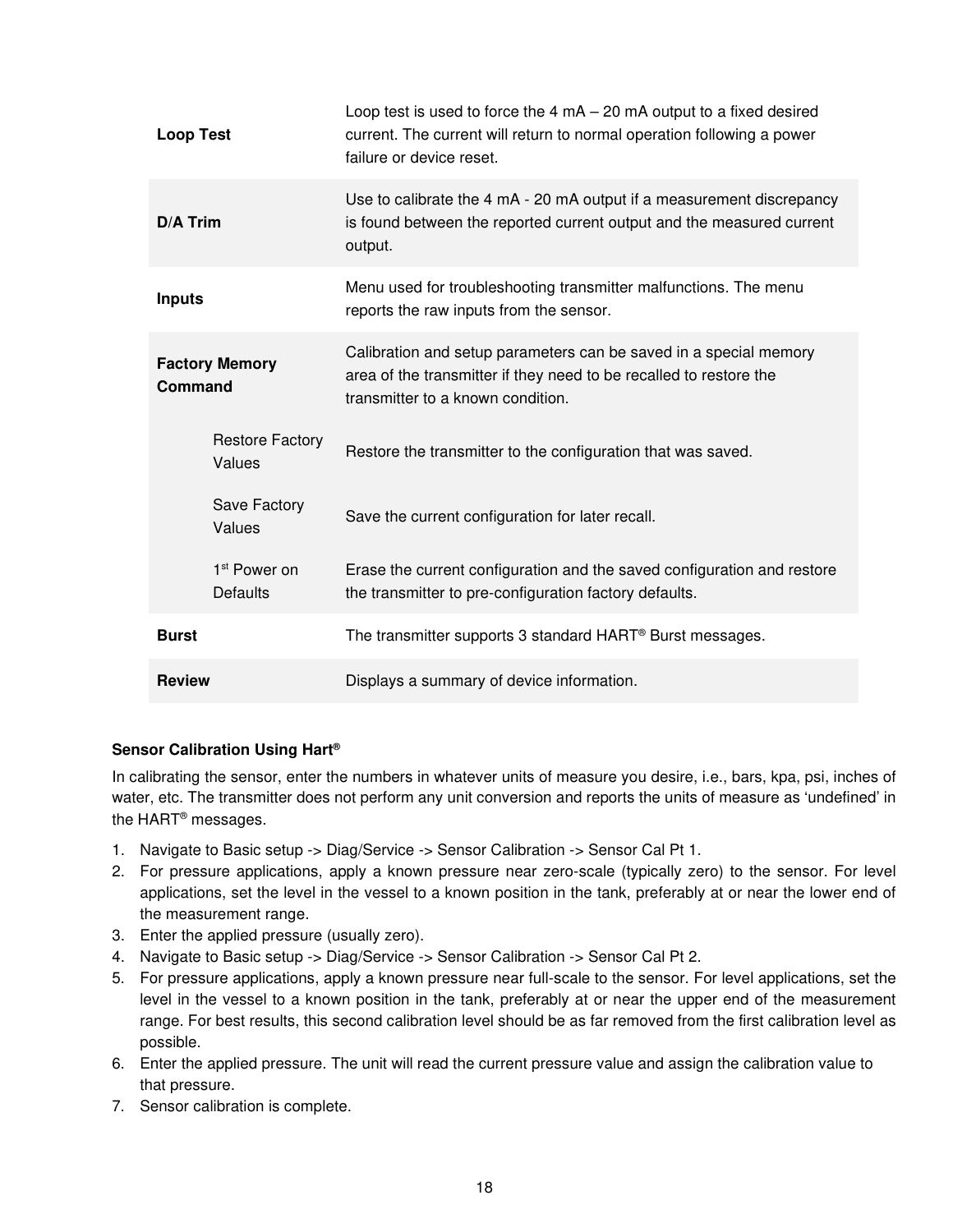#### <span id="page-18-0"></span>Ranging the Transmitter Using Hart®

- 1. Navigate to Device Setup -> Basic setup -> PV LRV
- 2. Enter the Process Variable value corresponding to 4 mA in the PV LRV value
- 3. Enter the Process Variable value corresponding to 20 mA in the PV URV value
- 4. Send the updates to the unit.



#### <span id="page-18-1"></span>MAINTENANCE AND REPAIR

If the vent tube is equipped with a desiccant cartridge option, it must be checked periodically. When the desiccant becomes saturated with water, it will change color from blue to pink. The desiccant must then be replaced with fresh desiccant for vent moisture protection to continue. If not replaced, the vent tube may fill with water and cause errors in the measurement output signal. Bladder-type isolators do not require servicing.

Periodic inspections of the sensor and are recommended for preventative maintenance. Cleaning intervals may need to be established depending on the process conditions. Please contact Delta Controls for further information.



For Models 552, 562, 563, 566, 572, 592, if a problem is suspected, disconnect the sensor from the electronics module and check the value of each resistor shown in the sensor schematic. The resistance values should be between 2200 Ohms to 3800 Ohms and should be within one hundred Ohms of each other. If not, replace the defective sensor module and recalibrate the instrument. If the resistances are correct, replace the electronics module and recalibrate the instrument.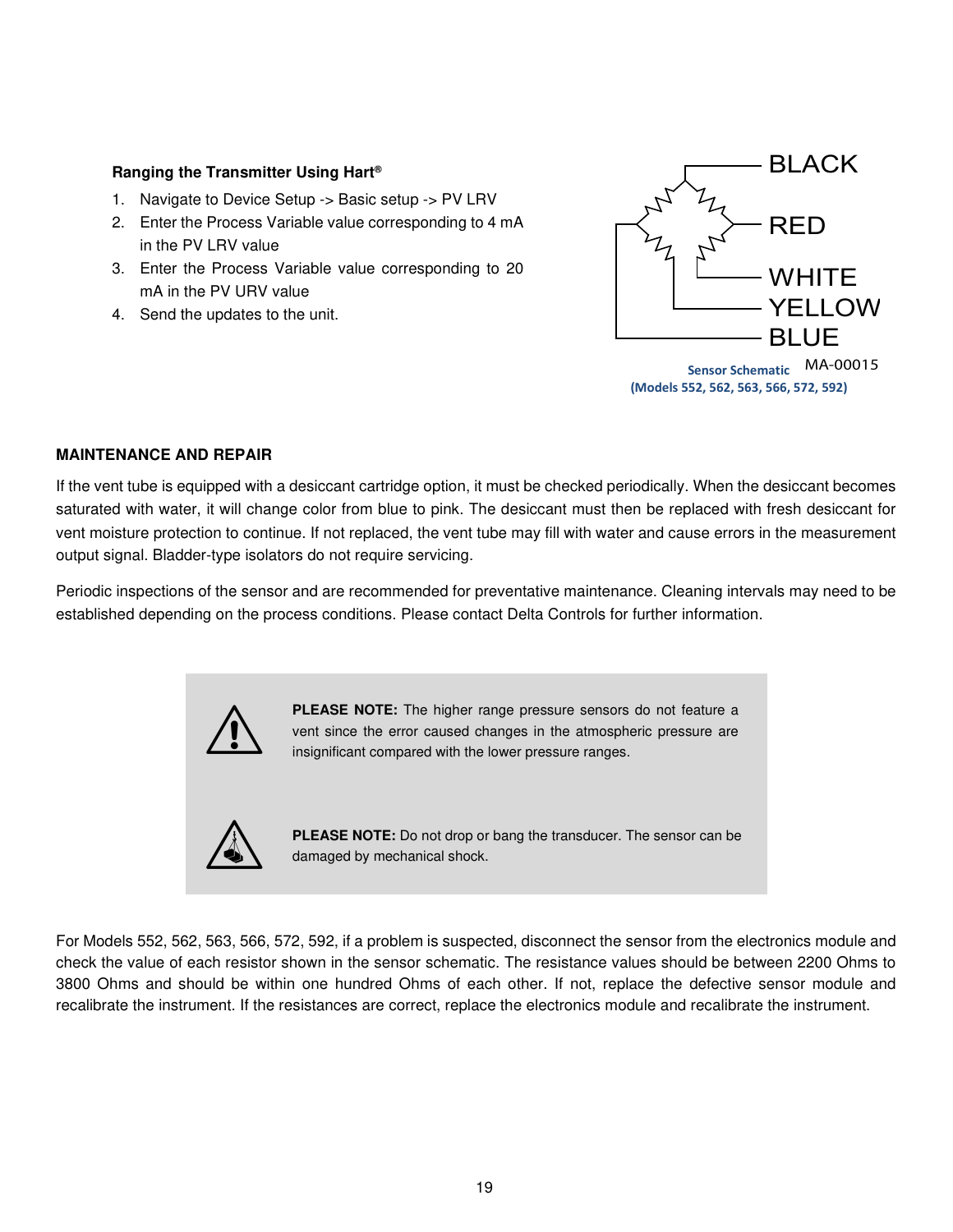#### <span id="page-19-0"></span>BASIC SPECIFICATIONS

| <b>Wetted Materials:</b>                                | 316 Stainless Steel and Fluorocarbon Rubber (FKM) basic                                                      |
|---------------------------------------------------------|--------------------------------------------------------------------------------------------------------------|
| Loop Wiring:                                            | 2-wire, twisted pair                                                                                         |
| <b>Sensor Wiring:</b>                                   | 5-wire, shielded cable with shield and drain wire                                                            |
| <b>Output Signal:</b>                                   | 4 mADC - 20 mADC, Isolated                                                                                   |
| <b>Supply Power:</b>                                    | 13 VDC minimum to 35 VDC maximum                                                                             |
| <b>Max Loop OHMS:</b>                                   | $550\Omega$ @ 24 VDC; 1100 $\Omega$ @ 35 VDC                                                                 |
| <b>Accuracy:</b>                                        | $\pm 0.5\%$ of maximum range                                                                                 |
| <b>Temperature Effect:</b>                              | $\pm 0.02\%$ per $\degree$ F from 30 $\degree$ F to 130 $\degree$ F                                          |
| <b>Barometric Effect:</b>                               | None, fully referenced to atmosphere                                                                         |
| <b>Hysteresis:</b>                                      | None measurable                                                                                              |
| <b>Operating Temperature</b><br>Sensor:<br>Electronics: | $-20$ °F to 220 °F<br>-20 °F to 220 °F                                                                       |
| <b>Proof Pressure:</b>                                  | 2 times range; 35 psig minimum without damage<br>3 times range; 1000 psig minimum without rupture            |
| Housing:                                                | Environment proof 4X - PVC or aluminum material<br>Explosion proof 7X - aluminum or stainless steel material |



MADE IN THE U.S.A. DELTACNT.COM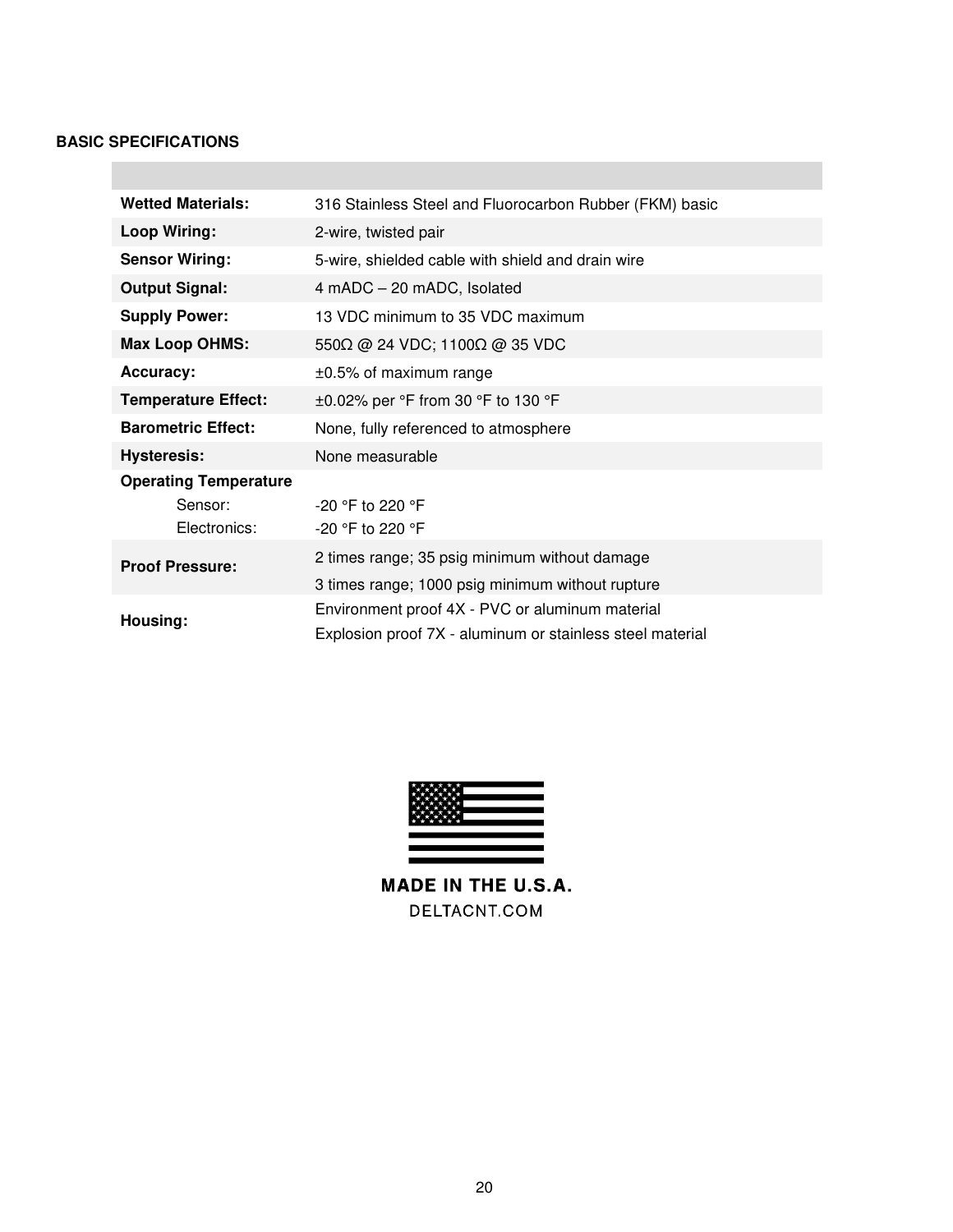#### <span id="page-20-0"></span>APPENDIX – MODEL SPECIFIC DESCRIPTIONS AND INSTALLATION NOTES





<span id="page-20-1"></span>

The Model 551 is a general purpose two-wire pressure transmitter designed to measure the pressure of liquids and gases.

The 551's integral electronics provides a very small profile unit for mounting in places where space is limited.

#### <span id="page-20-2"></span>*MODEL 552*

The Model 552 is a general purpose two-wire pressure transmitter designed to measure the pressure of liquids and gases.

The electronics module is separately potted and removable. The housing and module are mounted on the head of the sensor body or may be mounted remotely for reasons of convenience, safety, etc. The electronics module provides an LCD and pushbutton user interface.

#### <span id="page-20-3"></span>*MODEL 562*

The Model 562 is a two-wire pressure transmitter designed to measure liquid level in pump pits, ground storage reservoirs, and tanks.

The electronics module is separately potted and removable. The housing and module are mounted on the head of the sensor body or may be mounted remotely for reasons of convenience, safety, etc. The electronics module provides an LCD and pushbutton user interface.

The sensor and isolation diaphragm are inserted down into the liquid or slurry from the top. The diaphragm is mounted flush in a lower body which faces downward and will not be plugged by sludge and sediment. It is held in place by a heavy-duty stem that is normally supported only at the top. This design allows the entire unit to be easily removed for inspection, calibration, etc.

The process connection is built with a 3/4-inch FPT for coupling to the stem pipe. It also has a 3/4-inch MPT nipple for mounting the electronics housing or cable sealoff. Stem pipes are shipped in sections if over 120 inches long. Run the sensor cable through the stem and process connection sections. Assemble the sensor, stem, and

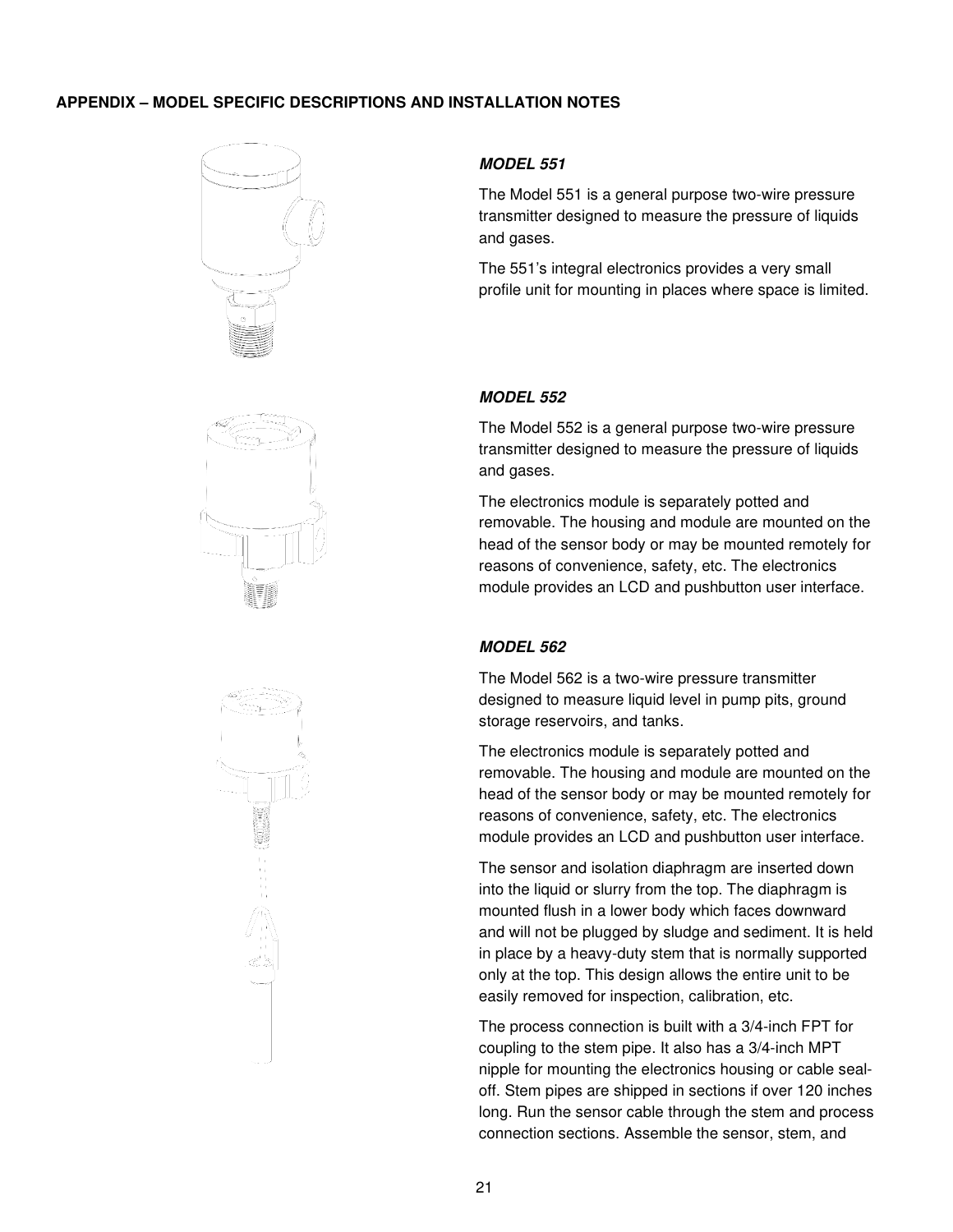process connection, taking care that the threaded joints do not leak. Use Teflon® tape or other appropriate measures to assure a proper 150-pound rated seal.

Stem pipes supplied by the customer must have clean cut threads and ends, which are free from burrs. Threads must be properly formed and produce a watertight seal.

#### <span id="page-21-0"></span>*MODEL 563*

The Model 563 is a side inserted two-wire liquid level or pressure transmitter designed for services where the process liquid contains suspended solids or leaves heavy deposits. Plugging problems are minimized in the 563 by avoiding recesses and cavities in which the solids and deposits can collect. The sensing face of the diaphragm is placed far enough into the tank or vessel so that the solids do not collect or do not become rigid enough to cause measurement errors.

The electronics module is separately potted and removable. The housing and module are mounted on the head of the sensor body or may be mounted remotely for reasons of convenience, safety, etc. The electronics module provides an LCD and pushbutton user interface.

# <span id="page-21-1"></span>*MODEL 565*

The Model 565 is designed for use in sewage, wastewater, slurries, ponds, sumps, and tanks. Its primary advantage is that its large smooth rubber diaphragm, utilizing a 'slack' design, resists plugging, buildup, abrasion, and corrosion.

The integral electronics provides a very small profile unit for mounting in places where space is at a premium,

The sensor is supported from the top of tanks and pump pits by a rigid 1-inch pipe, or a flexible steel cable or a chain. A 6-inch or larger stilling well should be provided in deep pits if the liquid is agitated, heavily splashed, or has strong flowing currents in it.

The Model 565 is installed by lowering with a cable or mounting to a pipe to the bottom of a tank or pump pit.



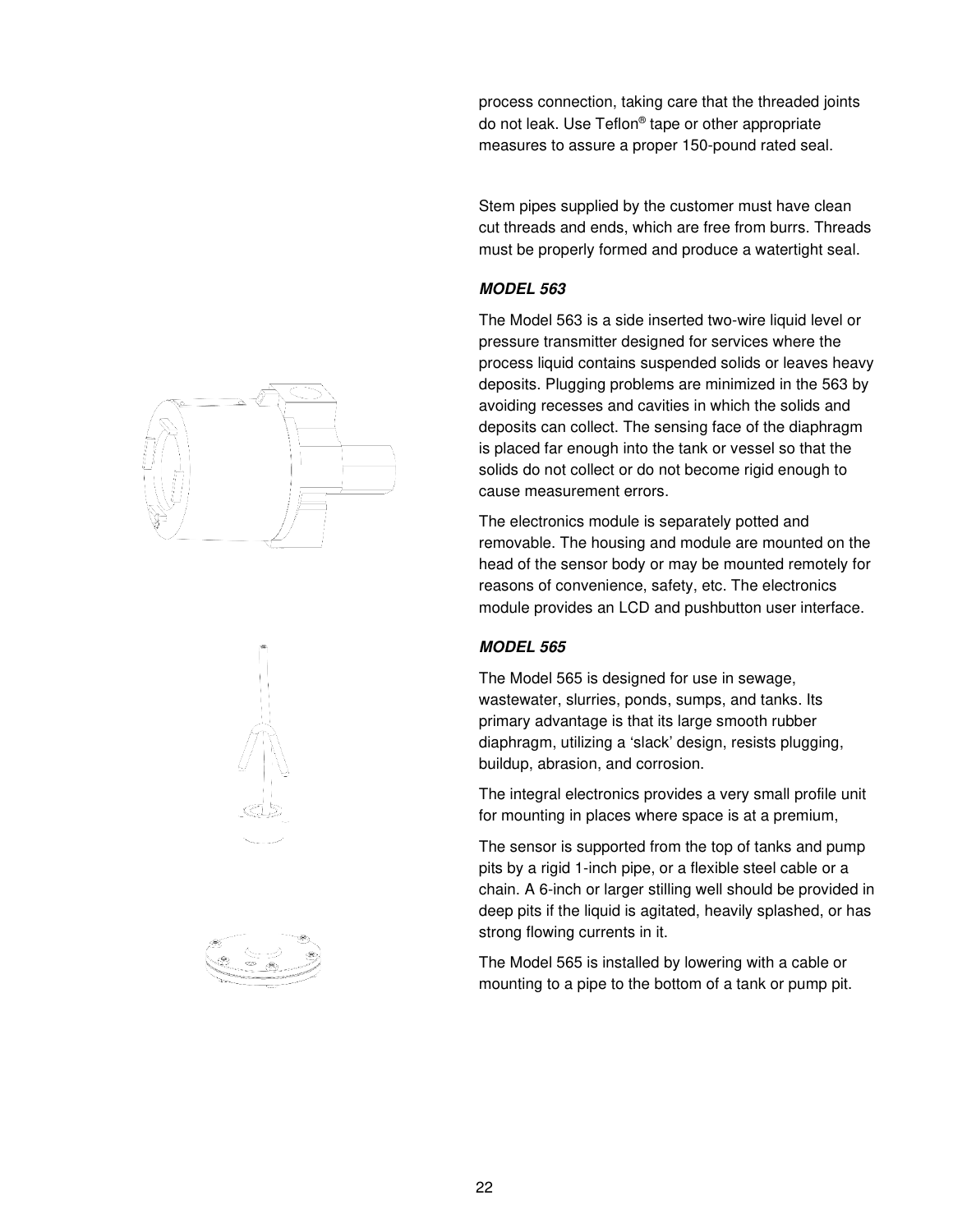





# <span id="page-22-0"></span>*MODEL 566*

The Model 566 is a pressure transmitter designed to measure liquid level in tanks, sumps, reservoirs, and pump pits. The sensor is easy to install in open pits, tanks, or stilling wells. The electronics module is separately potted and removable. The housing and module are mounted on the head of the sensor body or may be mounted remotely for reasons of convenience, safety, etc. The electronics module provides an LCD and pushbutton user interface.

The sensor is supported from the top of tanks, basins, and pump pits by a rigid 3/4-inch pipe or a flexible stainless steel cable. A 6-inch or larger stilling well should be provided if the liquid is strongly agitated, heavily splashed, or has strong flowing currents in it.

The Model 566 is installed by lowering it to the bottom of a tank or pit.

# <span id="page-22-1"></span>*MODEL 571*

This sanitary transmitter is intended for service in applications where frequent and thorough cleaning of the system components must be performed.

The integral electronics provides a very small profile unit for mounting in places where space is at a premium,

Note: DO NOT rotate the transmitter housing without holding the stem with a wrench. The stem is held in place by two large set screws. However, it is possible to defeat them with enough torque.

# <span id="page-22-2"></span>*MODEL 572*

This sanitary transmitter is intended for service in applications where frequent and thorough cleaning of the system components must be performed.

The electronics module is separately potted and removable. The housing and module are mounted on the head of the sensor body or may be mounted remotely for reasons of convenience, safety, etc. The electronics module provides an LCD and pushbutton user interface.

**NOTE:** DO NOT rotate the transmitter housing without holding the stem with a wrench. The stem is held in place by two large set screws. However, it is possible to defeat them with enough housing torque.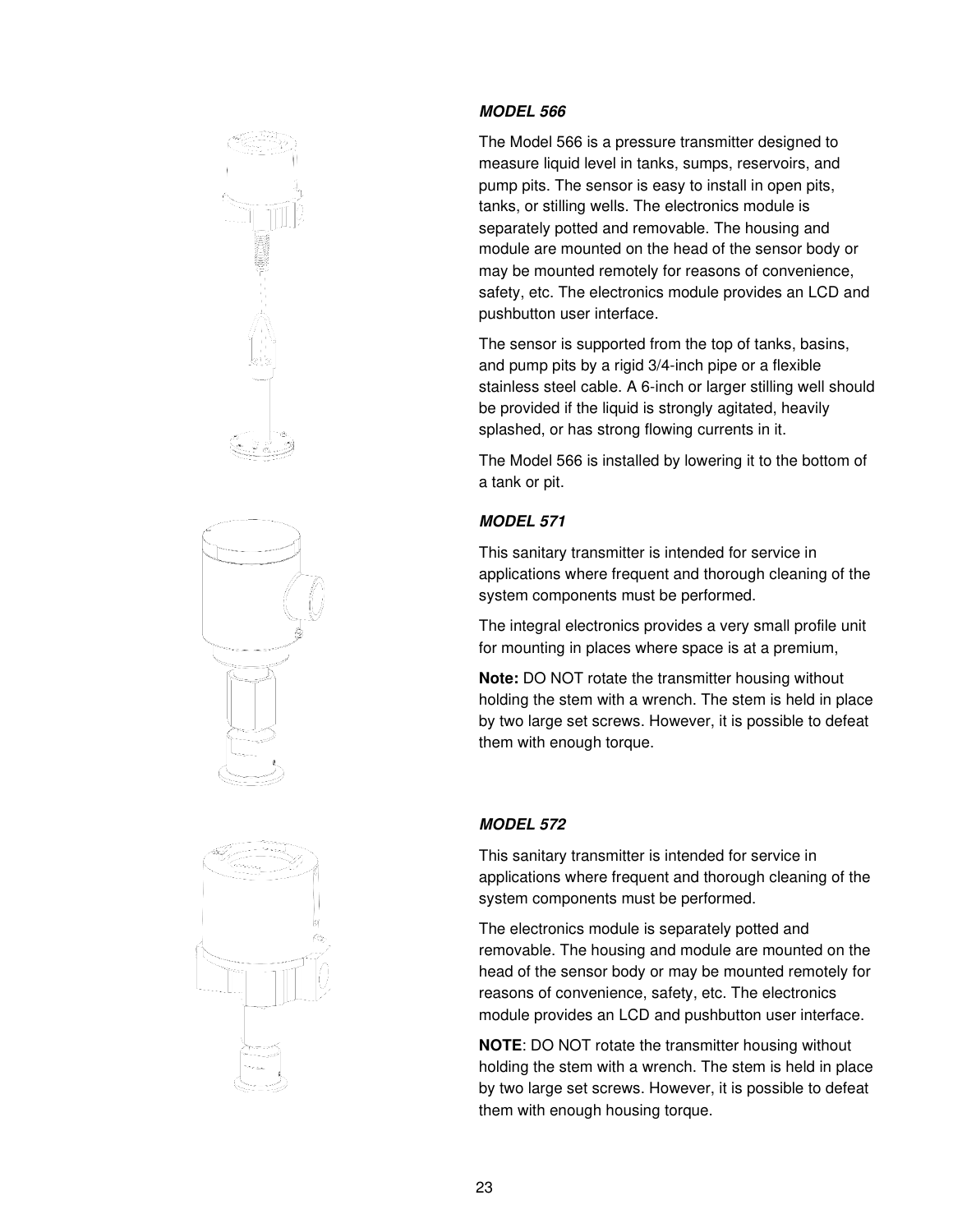

# <span id="page-23-0"></span>*MODEL 591*

The Model 591 is designed for use in wells, ponds, sumps, and tanks. The electronics and calibration adjustments are contained inside the body with the strain gage sensor.

The integral electronics provides a very small profile unit for mounting in places where space is at a premium,

The Model 591 is installed by lowering it to the bottom of a tank or down a well bore.

If the 591 is to be installed in a well with other equipment, such as a pump or other instrumentation, it is recommended that the 591 be installed in a 1-inch pipe mounted in the well bore. If this is not done, the cable can become entangled with wiring, or other down-hole hardware, preventing the 591 from being withdrawn from the well.

# <span id="page-23-1"></span>*MODEL 592*

The Model 592 is a pressure transmitter designed to measure liquid level in tanks, wells, reservoirs, and pump pits.

The electronics module is separately potted and removable. The housing and module are mounted on the head of the sensor body or may be mounted remotely for reasons of convenience, safety, etc. The electronics module provides an LCD and pushbutton user interface.

The Model 592 is installed by lowering it to the bottom of a tank or down a well bore.

If the 592 is to be installed in a well with other equipment, such as a pump or other instrumentation, it is recommended that the sensor be installed in a 1-inch pipe mounted in the well bore. If this is not done, the cable or sensor can become entangled with wiring, or other downhole hardware. It may then be difficult to remove the 592 from the well.